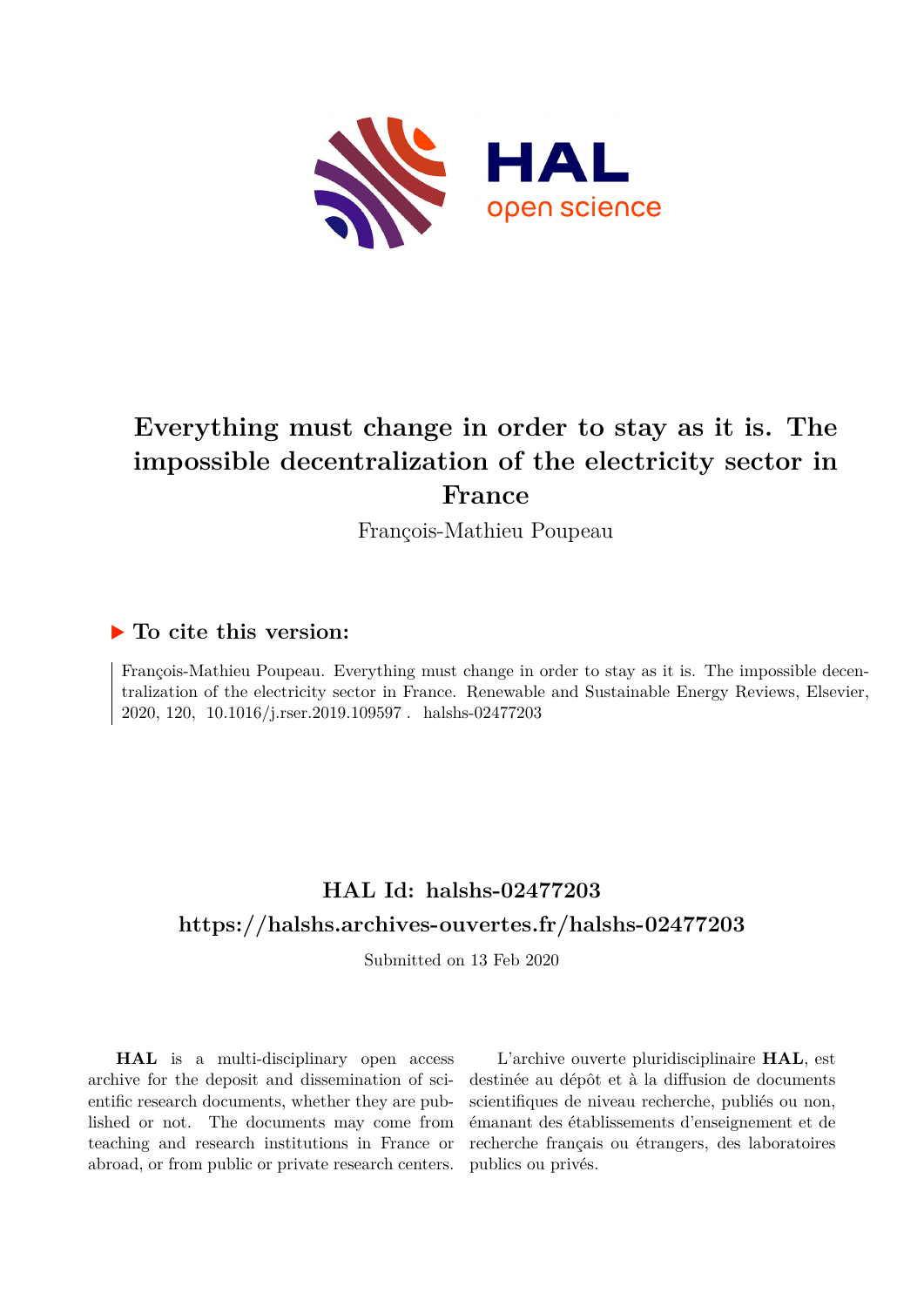# **"Everything must change in order to stay as it is. The impossible decentralization of the electricity sector in France"**

*François-Mathieu Poupeau, Researcher in the CNRS (LATTS, UMR 8134)*  Article published in "Renewable and sustainable energy reviews", vol. 120, 2020, 109597 (https://doi.org/10.1016/j.rser.2019.109597).

#### **ABSTRACT**

Driven by many actors, the issue of energy decentralization has reappeared on the French political agenda. Celebrated in the past for its capacity to modernize and electrify territories, the centralized model now appears in crisis and is disputed for its inability to meet the new challenges of energy transition. On the contrary, local authorities are put forward, given the strengths they may have, in terms of knowledge of territories, proximity to citizens or synergy. Symbolizing this growing interest, the reference to "territories", to "local authorities", to "decentralization" has now become unavoidable in legal texts, giving rise to an abundant academic literature.

There is a significant gap, in France, between this new rhetoric and the institutional reality, and the centralized model remains firmly established. We propose to explain this permanence by using a multilevel analysis approach mobilizing the concept of "policy networks". We first draw a mapping of the different forces involved in the issue of energy decentralization, highlighting ideas and interests they defend, as well as the resources they can mobilize. In a second part, we show how these different networks have shaped an institutional framework in which the role of local authorities remains highly controlled. In the energy industry sector, it is essentially reduced to the distribution segment. In other areas where energy is involved (housing, urban and regional planning, etc.), this role is more important, since local authorities are more perceived as allies by centralizing forces, able to territorialize the energy policy objectives they defend.

# **KEYWORDS**

Decentralization; energy transition; policy networks; multi-level governance; energy regulation; transformation of State; local authorities.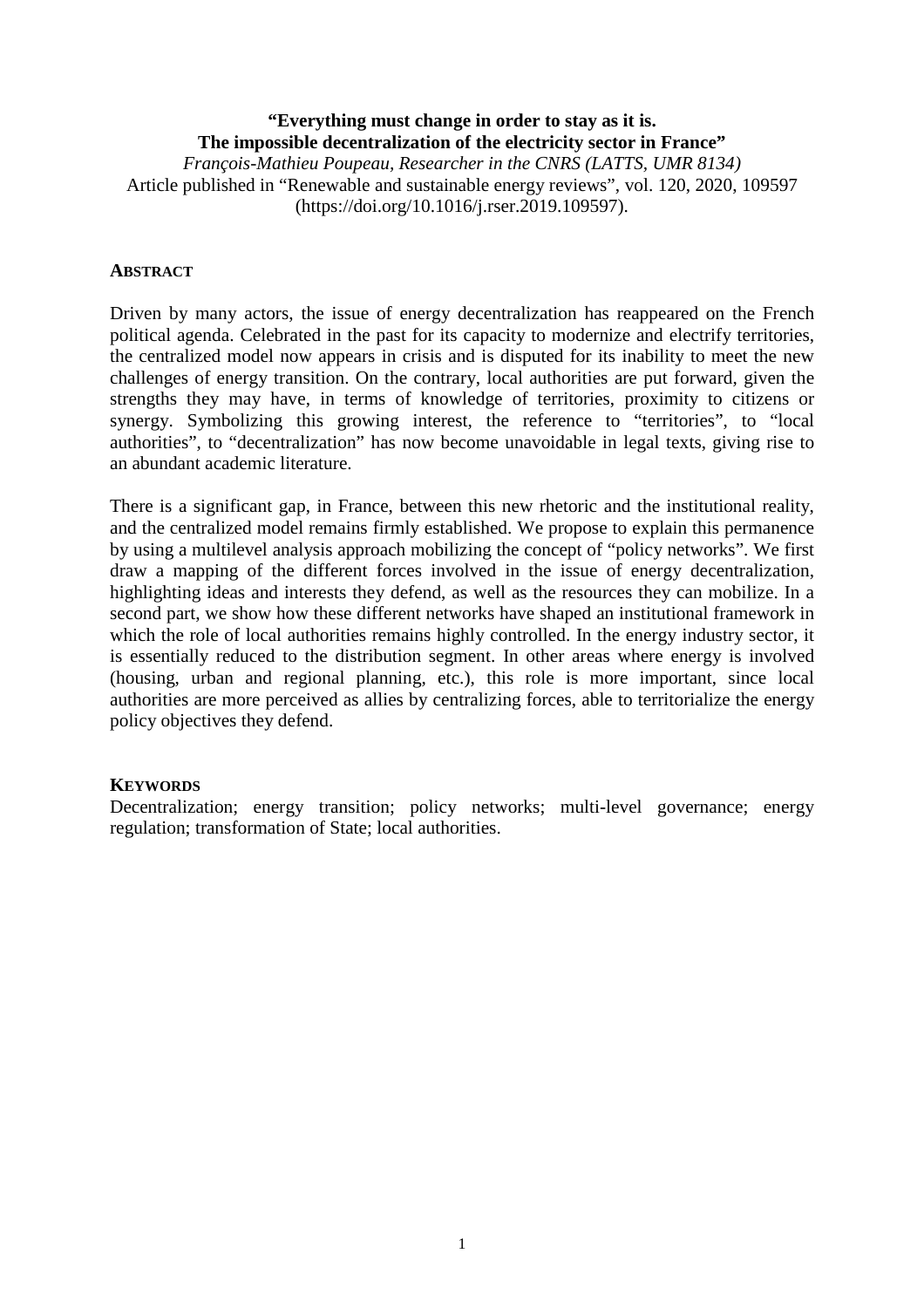#### **ABBREVIATIONS [ENGLISH TRANSLATION]**

ADCF: Association des communautés de France [Association of French intercommunalities].

ADEME : Agence de l'environnement et de la maîtrise de l'énergie [Agency for the environment and energy management].

AEME : Agence pour l'économie et la maîtrise de l'énergie [Agency for the energy saving and management, the forerunner of ADEME].

AODE : Autorités organisatrices de la distribution d'énergie [Energy distribution organizing authorities].

APE: Agence des participations de l'État [Agency in charge of State holdings].

CEA: Commissariat à l'énergie atomique [Atomic energy agency, responsible for developping nuclear technology].

CGT : Confédération générale du travail [General confederation of labour, a trade union].

CFDT : Confédération française démocratique du travail [French democratic confederation of labour, a trade union].

CLER: Comité de liaison sur les énergies renouvelables [Renewable energy liaison committee, a NGO now named CLER-Réseau pour la transition énergétique, CLER-Network for energy transition].

COP : Conférence des parties [Conference of the parties].

CRE : Commission de régulation de l'énergie [Commission of the energy regulation].

DGE : Direction générale des entreprises [Directorate-General for enterprise].

DGEC: Direction générale énergie climat [Directorate-General for energy and climate].

EDF: Électricité de France.

EPR : European pressurised reactor.

FNCCR: Fédération nationale des collectivités concédantes et régies [National federation of local authorities responsible for public services].

GGE : Greenhouse gas emissions.

IEA: International energy agency.

MEDEF : Mouvement des entreprises de France [French union of enterprises, the largest employers' organization].

NGO: Non governmental organization.

OECD: Organization for economic cooperation and development.

PCAET: Plan climat air énergie territorial [Territorial climate air energy scheme].

PDU(I): Plan de déplacement urbain (intercommunal) [(Intercommunal] urban transport plan].

PLH: Programme local de l'habitat [Local housing program].

PLU(I): Plan local d'urbanisme (intercommunal) [(Intercommunal) local development plan].

RAC: Réseau action climat [Climate action network].

RTE : Réseau de transport d'électricité [National power grid].

SCoT: Schéma de cohérence territoriale [Territorial coherence scheme].

SFEN: Société française d'énergie nucléaire [French society of nuclear energy].

SRADDET: Schéma régional d'aménagement, de développement durable et d'égalité des territoires [Regional development scheme].

UFE: Union française de l'électricité [French union of electricity].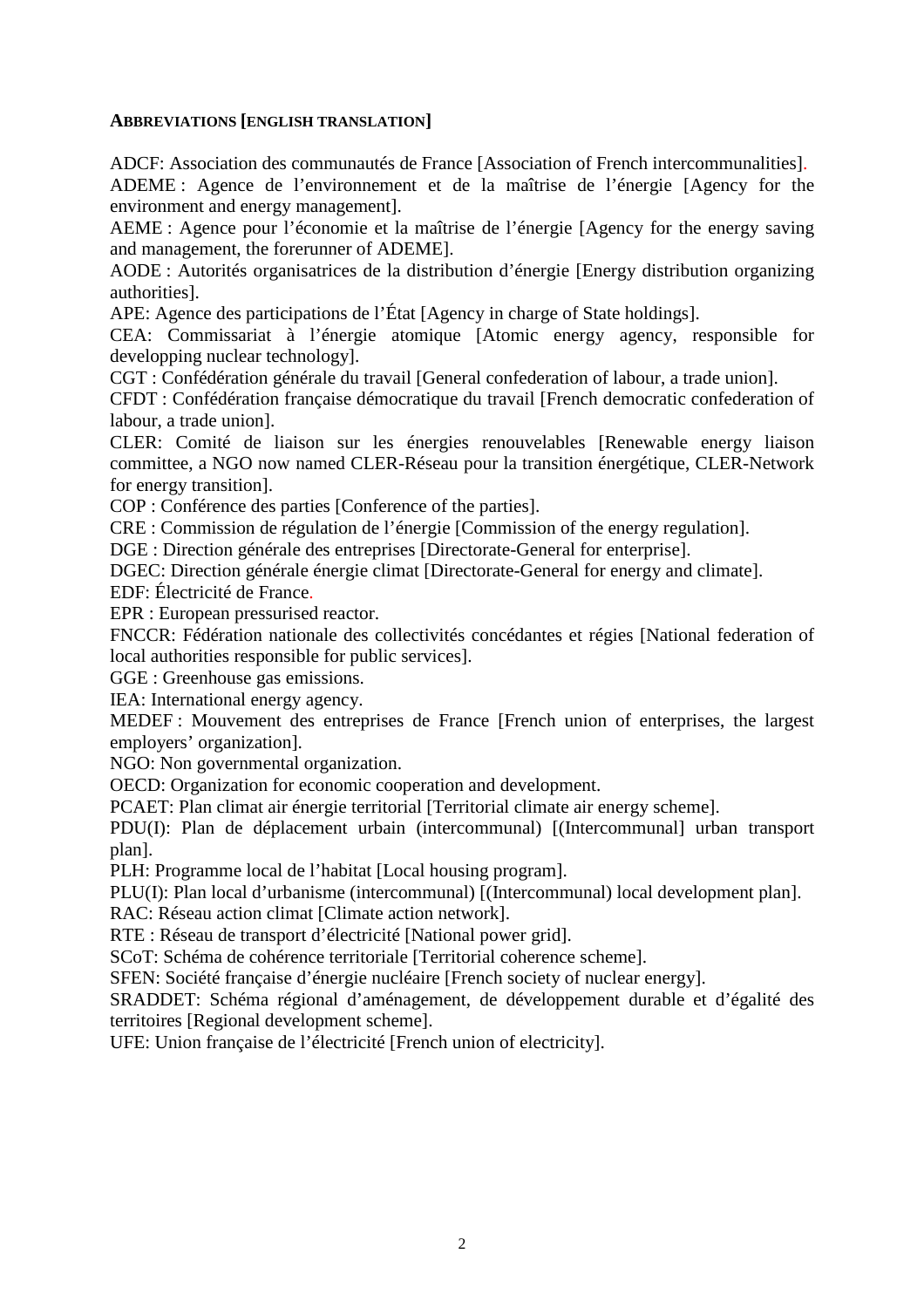### **1. Introduction**

Driven by many political forces, large environmental  $NGOs<sup>1</sup>$  and several transnational networks of local authorities (such as Energy Cities, Climate Alliance, Cities for climate protection, etc.), the issue of decentralization in energy has emerged in Europe on the national political agendas. Whereas previously it had been celebrated for its capacity to modernize and quickly electrify territories, the centralized model now appears in crisis and is disputed for its inability to meet the new challenges of energy transition. On the contrary, local authorities are put forward, given the strengths they may have. The arguments are of various kinds. Some highlight efficiency issues of decentralized models: in-depth knowledge of territories by local actors (better exploitation of resource potential), proximity to citizens (mobilization and awareness of energy issues), ability to manage problems in a way more horizontal (synergies between jurisdictions in transport, urban planning or housing) (Poupeau, 2014). Others insist more on the political dimensions of democracy (Becker, Naumann, 2017). Symbolizing this growing interest, the reference to "territories", to "local authorities", to "decentralization", to "territorialization" has now become unavoidable in legal texts, giving rise to an abundant academic literature on the subject (for some recent examples, see Urban Studies, 2014; Energy Policy, 2015; Environment and Planning C, 2017).

Yet, in France, there is a significant gap between this new rhetoric of the "local" and the institutional reality. Despite many evolutions and the emergence of political alternatives, the centralized model remains firmly established, sending observers back to the now famous Lampedusa's formula, according to which "everything must change in order to stay as it is". We propose in this article to explain this permanence by using a multilevel analysis approach mobilizing the concept of "policy networks" (Rhodes, 1988; Marsh, Rhodes, 1992). We will develop this approach in section 2. In order to analyse ongoing changes in the institutional frame, we will rely on a corpus of materials that we have been building for some twenty years on energy policies in France. It is made up of numerous surveys and observations, which have enabled us to better identify the major coalitions of actors who are positioning themselves on the issues of decentralization in energy. Given the editorial constraints, we will develop only the case of electricity. In France, this energy plays a decisive role in the energy transition trajectory, both physically and institutionally. Although it represents only 22% of final consumption energy, its weight is very important in the political decisions related to decentralization, because of the nuclear issue and the still very important place occupied by EDF, the former state monopoly. This weight of electricity is also likely to strengthen in the future, in France but also in the world. IEA International Report 2018 says electricity should be the main driver of energy transition<sup>2</sup>.

After exposing our theoretical framework (section 2), we will present our results in two steps. We will first draw up a mapping of the main forces involved, highlighting ideas and interests they defend, as well as the resources they can mobilize (section 3). Presented in the first part, this inventory shows that decentralization issues are carried by three main networks of actors, which we will call "historical Jacobins" (dominant in public decision), "alternative decentralizers" (still emerging) and "moderate decentralizers" (discrete but influential). In a second part, we will see how these different networks have shaped an institutional framework in which the role of local authorities remains highly controlled (section 4). In terms of the industrial organization of the electricity sector, it is essentially reduced to the distribution

l

 $1$  To avoid burdening the text, we have not developped all the acronyms used in this article. See the complete list, translated into English, in the abbreviations list.

<sup>2</sup> International energy agency, *World Energy Outlook 2018*.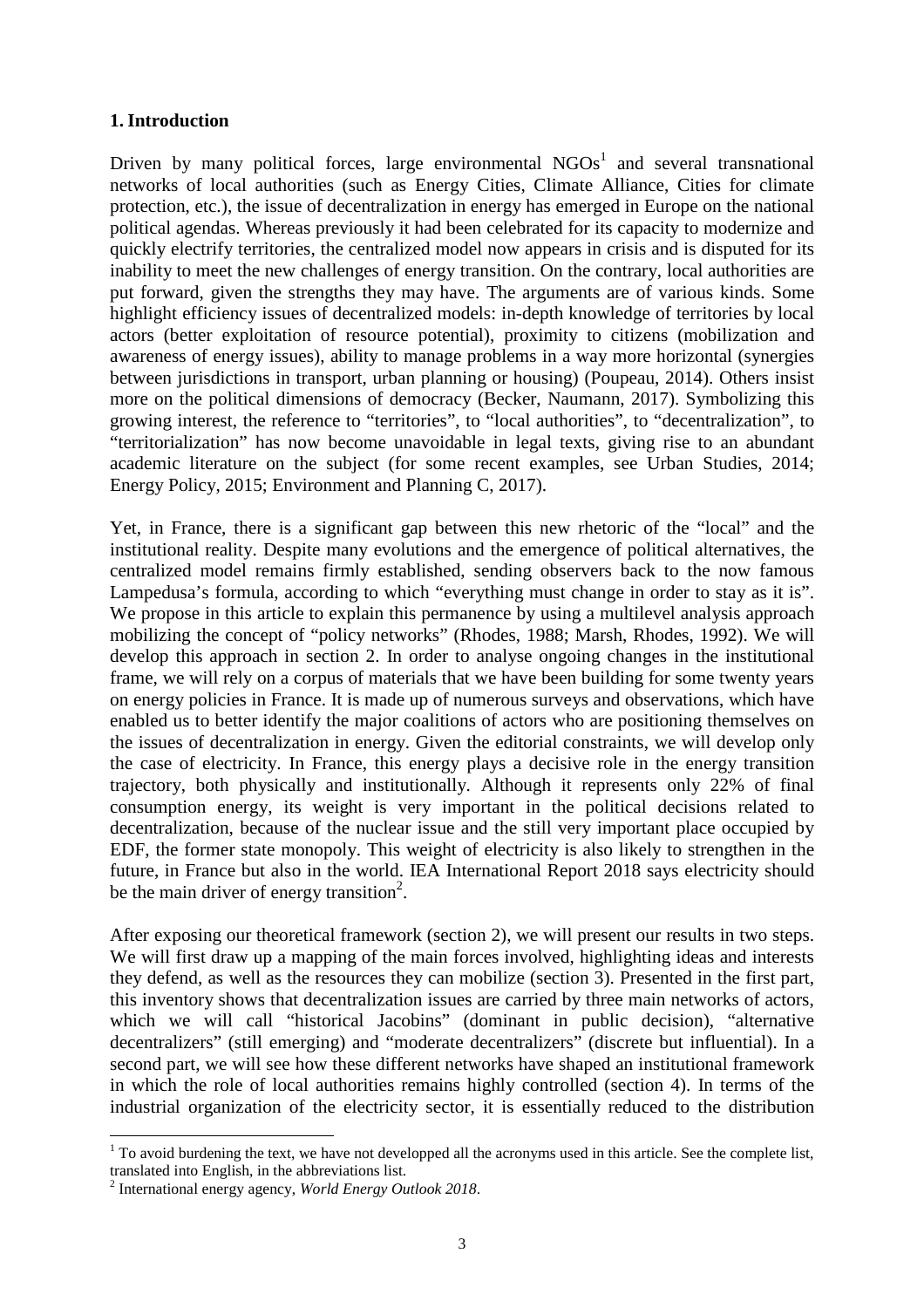segment, because of the historical role played by local authorities. Local government action, however, remains very limited to a weak player role. In other areas where energy is involved (housing, urban and regional planning, etc.), this role is more important, since local authorities are more perceived as allies by centralizing forces, able to territorialise the energy policy objectives they defend. But, again, it encounters a strong national framing, including the financial capacity of local authorities.

We will then discuss this results and conclude the article (section 5).

# **2. Theory, methods and material**

In this first section, we specify the theoretical frame as well as the methodology and the corpus of materials we have used in this article.

#### *2.1. Theory*

Energy decentralization issues can be analyzed by using theories on intergovernmental relations or multi-level governance, which focus on understanding how different levels of government, differentiated on a political point of view, interact to manage public problems and, more generally, to ensure the regulation of our contemporary societies (Pickvance, Préteceille, 1991; Stoker, 1995; Thoenig, 2006; Poupeau, 2017a). Among these, it seems to us that the theory of policy networks is particularly heuristic (Rhodes, 1988; Marsh, Rhodes, 1992). This approach, which has spread in the field of multilevel analysis from the 1990s onwards, is very useful to analyse the ongoing recomposition of the governance system, insofar as it makes it possible to better understand the coalitions involved in the decentralization issues, some of them trying to control the rise of local authorities.

The network approach is based on the following assumptions (Poupeau, 2017a).

1. the analysis of multi-level relationships must emancipate from a reading grid based on formal categories inherited, in particular, from law or administrative science, which ranks actors according to their nature, duties and sphere of belonging (public vs. private, economic vs. non-economic, political vs. administrative, etc.). In particular, it invites us to use very carefully the notion of "level" (European Union vs. states, state vs. local authorities, regions vs. cities, etc.) which does not allow us to understand the forms of complex relationships that can link these actors and do not necessarily follow the logics of opposition (rivalries, competition, conflicts, etc.).

2. another way of analysing these relationships is to start from the ideas and interests that actors defend in relation to a given problem, and to identify the networks, informal or formal, these actors build on these issues, as well as the meta-networks that encompass them. There is a policy network when stable exchanges intervene over time, which allow to share representations and consolidate agreements about an issue (energy decentralization in this article). Meta-networks are networks of networks. They are made up of actors who do not necessarily have direct relationships with each other, although their ideas and interests may converge on the vision of a specific problem. These meta-networks are based on looser structures of exchange between networks and appear, in the form of a broad coalition, when an important event occurs (vote of a law, reform of a sector, decision-making that may have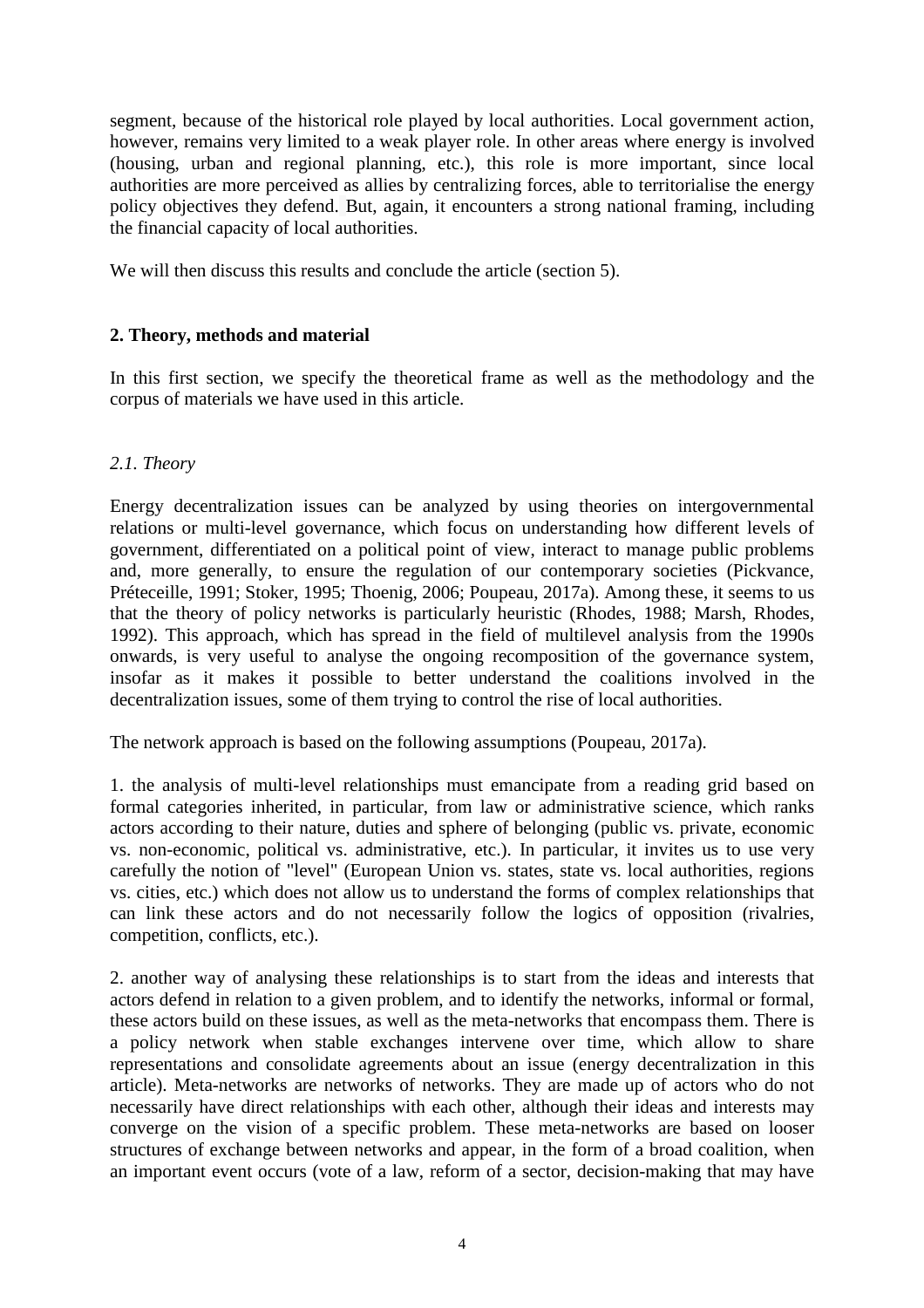financial implications, etc.). On this occasion, actors at the interface between several policy networks play the role of intermediaries, which allow them to build a large coalition defending a common cause.

# *2.2. Methods*

This type of theory requires a two-step methodology.

First, it is necessary to identify the different types of networks that exist around the phenomenon under scrutiny (here the setting of energy decentralization on the political agenda). This task requires a detailed knowledge of the field studied, made possible thanks to two types of materials.

1. the study of official documents in order to "capture" the positions of the actors on the issue, directly (when they are put on the agenda) or indirectly (when they appear at the turn of other issues affecting the sector as a whole). In particular, the aim is to identify for each actor his logic of action and the stakes that energy decentralization issues represent for him. These stakes are of different nature: political, economic, institutional, cultural, etc. They are both material (the materiality of production units or infrastructures in our case) and immaterial (symbolic aspects, etc.).

2. interviews conducted with these actors on the subject, which allow the information to be completed in two directions. First, interviews enrich the understanding of the positions of the various stakeholders, their logics and the interests they defend. Second, they are an opportunity to identify the resources that each of the players can mobilize, alone or within a network, to express its point of view and try to influence the institutional framework (in our case for regulating the electricity sector).

The following table presents the analytical tool used in this first phase.

| Type of actor | What are the arguments for him | What are the resources           |
|---------------|--------------------------------|----------------------------------|
|               | concerning energy              | (economic, political, technical, |
|               | decentralization?              | etc.) he can mobilize to put     |
|               | What is at stake?              | forward his point of view?       |
| Network 1     |                                |                                  |
| Actor 1       |                                |                                  |
| Actor 2       |                                |                                  |
| /             |                                |                                  |
| Actor n       |                                |                                  |
| Network 2     |                                |                                  |
| /             |                                |                                  |
| Network n     |                                |                                  |

| Table 1. Analytic tools used in the article |  |  |
|---------------------------------------------|--|--|
|---------------------------------------------|--|--|

This task makes it possible to map the actors presented in section 3 (figure 1) and to draw the table 2.

The identification of these networks and their resources allows us to understand the distribution of legal duties between State and local authorities in the electricity sector, considering the industrial organization (production, transmission, distribution, supply) and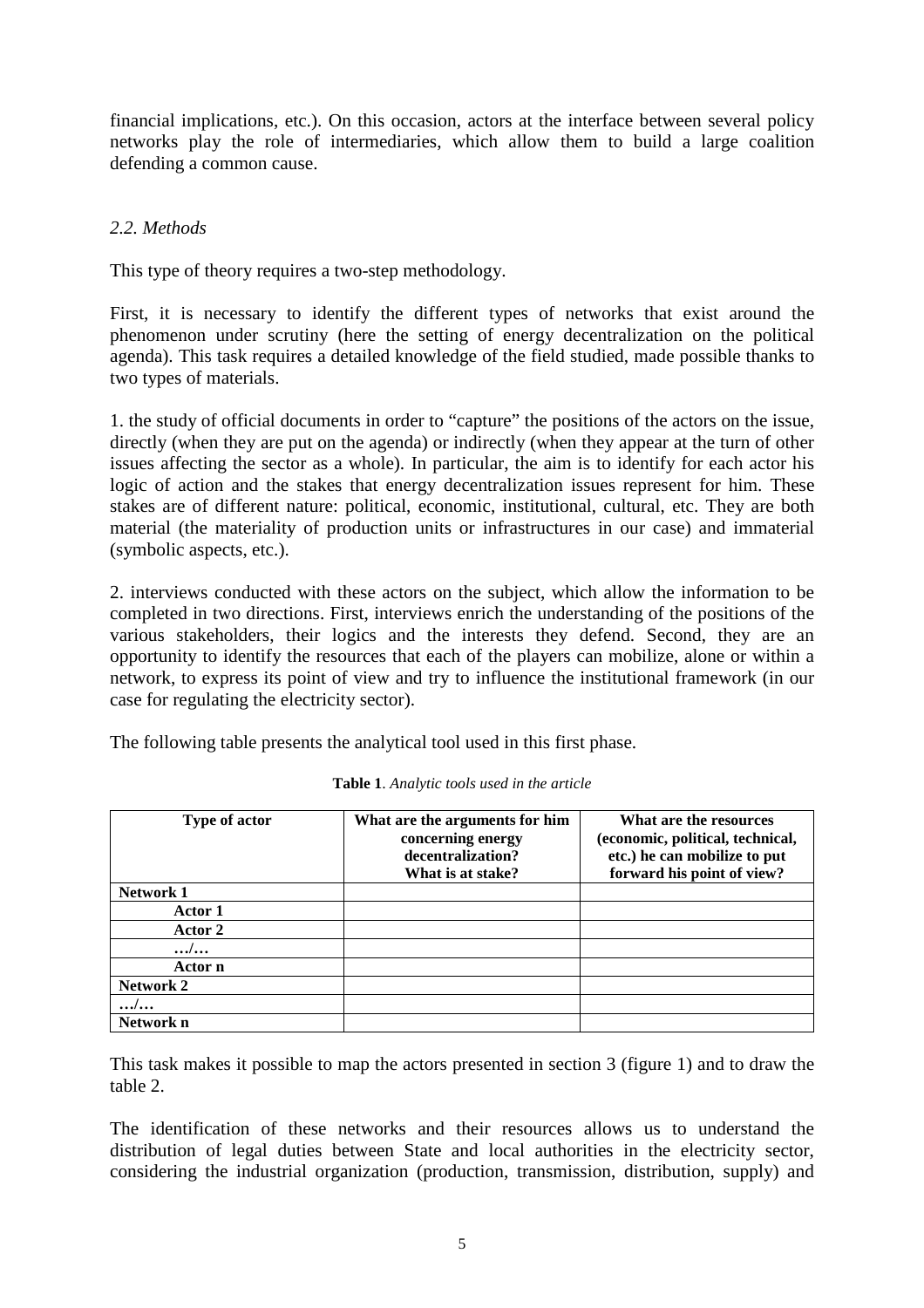some major areas in which local actors are involved (housing, mobility, climate change, planning, fuel poverty, etc.). The analysis is developed in section 4 (result 2), which draws the general frame of intergovernmental relations in energy in France.

# *2.3. Materials*

To carry out such a work, it is necessary to gather a sufficiently large material to be able to "catch" the system of actors in all its complexity and in its long-term dynamics. Our corpus is based on an observation of more than 20 years of the field of energy and issues of decentralization. Here is the list of the materials used (surveys, seminars, participation in consultation processes, supervision of student work) to map the networks of actors and identify the resources they mobilize to shape the institutional framework of electricity governance.

**1.** Personal research on the role of French local authorities in the regulation of energy: historical aspects; decentralization and liberalization of the energy market (1990-2000); EDF strategy towards local authorities; role of regions in the energy planning process; local energy climate policies; the rise of metropolises, etc.

**2.** Supervision of three PhD theses: action of operators held by local authorities (Pauline Gabillet, thesis defended in 2015, see references); role of European associations of local authorities on energy legislation (Corinne Belvèze, thesis to be defended in 2020); strategies of metropolises in terms of energy transition (Mathilde Marchand, thesis in progress).

**3.** Participation, as an expert, in the national debate on energy transition (2013), preparing the vote on the *Loi sur la transition énergétique et la croissance verte* (energy transition and green growth act, voted in August 2015): member of the working group on "governance" (reading the actors' booklets, writing a synthesis note on local energy governance, co-writing the final note of the group).

**4.** Consultation of the documents written by 200 actors during the consultation launched by the French State for the multiannual energy planning (2018): reading the actors' booklets, identifying arguments, mapping positions, etc.

**5.** Animation of a seminar organized with the Ministry of ecology on the role of local authorities in energy (2015).

**6.** Co-animation of a seminar practitioners-researchers on the financing of the energy transition by local authorities (2017-2019).

# **3. Result 1. Actors and networks involved in the decentralization issues**

Since the 1990s, the question of decentralization, which had never completely disappeared from the concerns of energy stakeholders (Poupeau, 2017b), has been put back on the French political agenda, thanks to several joint dynamics. First, liberalization has opened up new windows of opportunity for local authorities, calling into question the existence of former national monopolies and, indirectly, the importance of the role played by the State. Once criticised, local authorities, and especially municipalities, were thus able to re-appropriate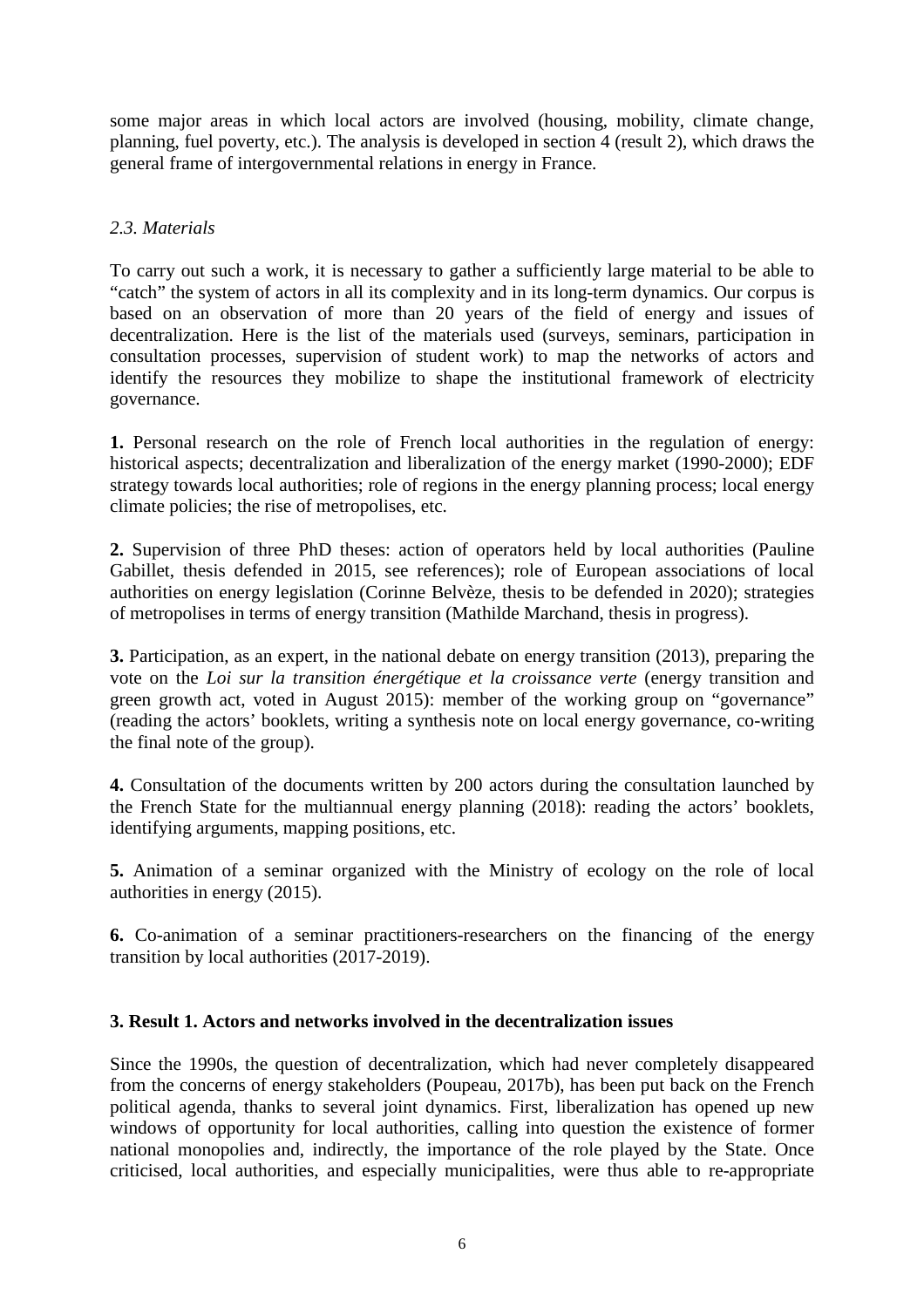historical competences in the organization of the market, particularly in the area of public distribution (Poupeau, 2004). Parallel to this process, which has not yet been completed in France, the decentralization laws have strengthened local authorities in several areas concerning energy management: housing, urban planning, mobility, social policies, etc. Finally, the last major change has been the fight against climate change. In a complementary way to the major international negotiations (the different rounds of the COP<sup>3</sup>), local authorities took full account of the subject, in order to legitimize their role in the sector, like many of their counterparts abroad (Bulkeley, 2013; Urban Studies, 2014; Energy Policy, 2015).

These different processes have brought in new players, which complicates the governance of the electricity sector. The diagram in figure 1 maps the three main policy networks that are now positioned on the issue of decentralization, directly (by their claims) or indirectly (by the discrete influence they may have on major public policy choices). It distinguishes 5 main spheres of activity: politics (the political class and this issue); state administrations; operators of the energy sector; trade unions, NGOs and professional associations and, finally, associations and networks of local elected officials. As policy networks postulate, these spheres are not compartmentalized from one another. Between them circulate ideas and interests around the issue of decentralization, that give rise to large and mixed alliances.



**Fig. 1**. *Mapping of networks of actors involved in decentralization issues in France<sup>4</sup>*

# *3.1. Historical Jacobins*

l

The network of "historical Jacobins" brings together actors who have been dominant for a long time in the French electricity system. It is made up of four main circles of actors, who defend interests and logics of action that contribute to the maintenance of a centralized model, based on nuclear energy and led by the State.

<sup>&</sup>lt;sup>3</sup> Conférence des parties (conference of the parties).

<sup>4</sup> Acronyms are developed in the article.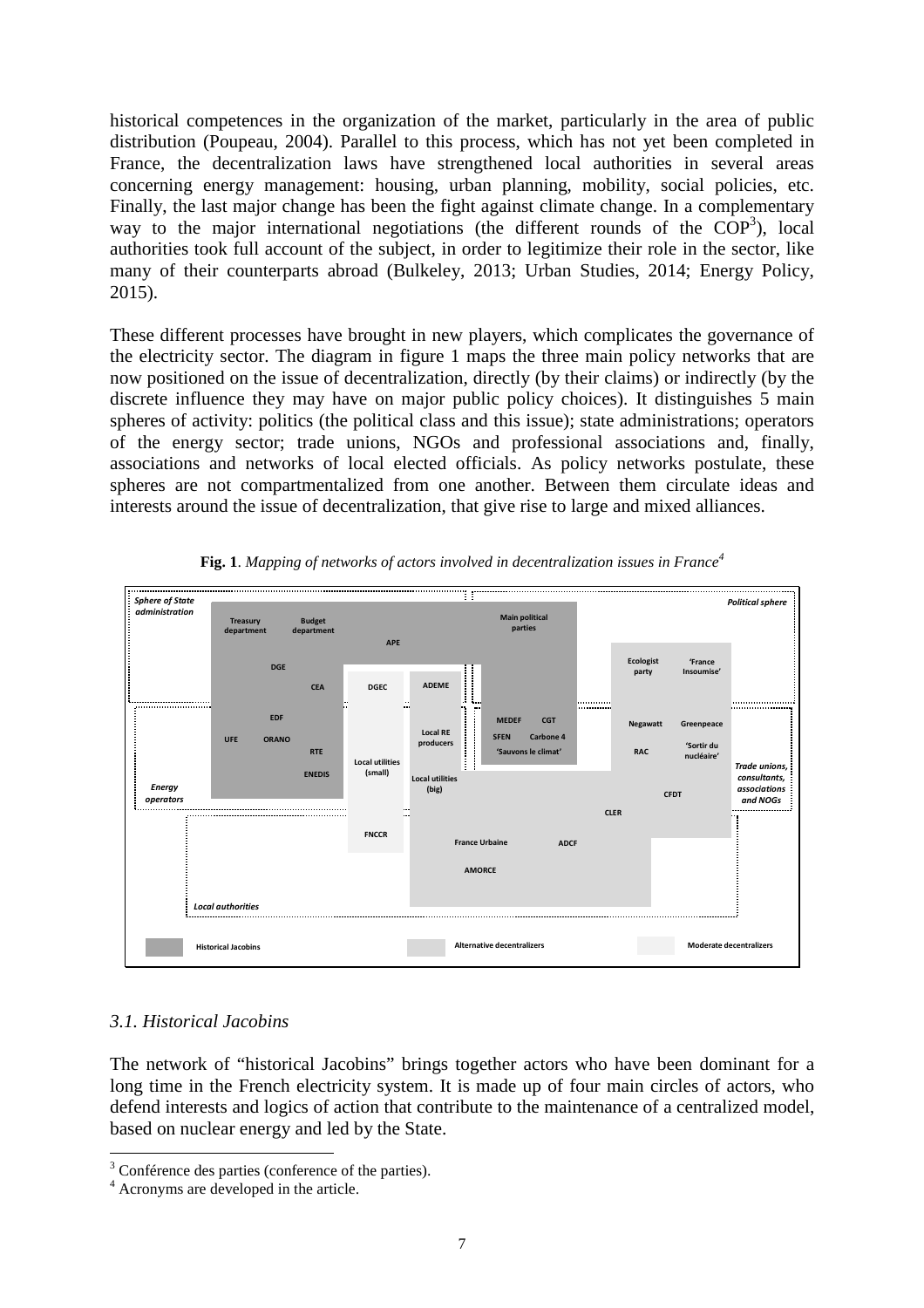#### *3.1.1. Strengthening the domestic market to conquer the international: the lobby of the nuclear industry*

This network was built largely around the industrial complex that was formed in France from the nuclear sector, in the 1960s, in its first military and then civil dimensions (Simonnot, 1978; Frost 1991; Hecht 1999). Its main industrial players are Orano (former Areva) and EDF, which, in 2017, bought a part of the first<sup>5</sup>. Orano is the company responsible for the operation, transport and management of nuclear fuels. EDF builds and operates, in France but also abroad, the plants that use this fuel. Around them are other public or parapublic institutions, such as the CEA, the SFEN and the  $UFE^6$ , which bring together nuclear actors, as well as the powerful *Corps des Mines*. As one of the *grands corps de l'État*, its members are very present in the sector, occupying the main management positions in companies and administrations (for example in EDF and Orano).

It is from this first nucleus that the French electronuclear industry develops. Now, it accounts for about 70% of electricity production and 16% of primary energy consumption in metropolitan France<sup>7</sup>. Its economic weight is very important, in terms of capital assets. The stakes are also commercial, since the French nuclear industry has been positioning itself internationally, facing US and Chinese competitors. Even though the IEA statistics show that the sector is clearly losing momentum in the world, especially with regard to the development of renewable energies<sup>8</sup>, in France, nuclear proponents want to remain present on the market, by developing new units, in particular the European Pressurised Reactors (EPRs). Partnerships and equity investments have already been initiated with England (Hinkley Point), Finland, but also China and India. For those involved in this sector, removing France from nuclear power would entail heavy economic and industrial consequences. Such a political decision would contribute to disequilibrate a little more the French trade balance, with electricity sales worth around 2 billion euros each year<sup>9</sup>. It would lead to job losses in regions affected by site closures, that are sometimes subject to unemployment. It would result in higher tariffs for all French consumers. Finally, it would compromise the international strategy of Orano and EDF, giving a very negative signal to EDF's potential partners.

#### *3.1.2. Supporting "national champions" and keeping low prices: the Ministry of Finance*

The nuclear industry finds a strong ally in the Ministry of Finance. Whereas it had been reluctant to develop nuclear plants in the 1970s, considering the cost they represented (Simonnot, 1978), it is now one of the strongest supports of this industry. Four actors are involved within this ministry, or are closed to, which weighs very heavily on French political and administrative decisions: the DGE, the  $APE<sup>10</sup>$ , the Treasury and the Budget.

<sup>5</sup> APE, Rapport d'activité 2016-2017, page 40.

<sup>&</sup>lt;sup>6</sup> CEA: Commissariat à l'énergie atomique (research center); SFEN: Société française d'énergie nucléaire (scientific association); UFE: Union française de l'électricité (professional association which brings together the main energy operators: production, transport, distribution, supply, services managing different functionalities, etc.).

<sup>7</sup> Sources: RTE (Statistiques production, consommation échanges, 2018) and MTES (CGDD, Chiffres clés de l'énergie, édition 2018, page 18).

<sup>&</sup>lt;sup>8</sup> According to the IEA, nuclear power now accounts for only about 10% of global electricity generation (World Energy Statistics or Report, 2018). The growth rate of this industry is much lower than that of renewable energies.

<sup>&</sup>lt;sup>9</sup> Based on data from the UFE (which does not take into account uranium imports to establish this balance).

 $10$  DGE: Direction générale des entreprises; APE : Agence des participations de l'État.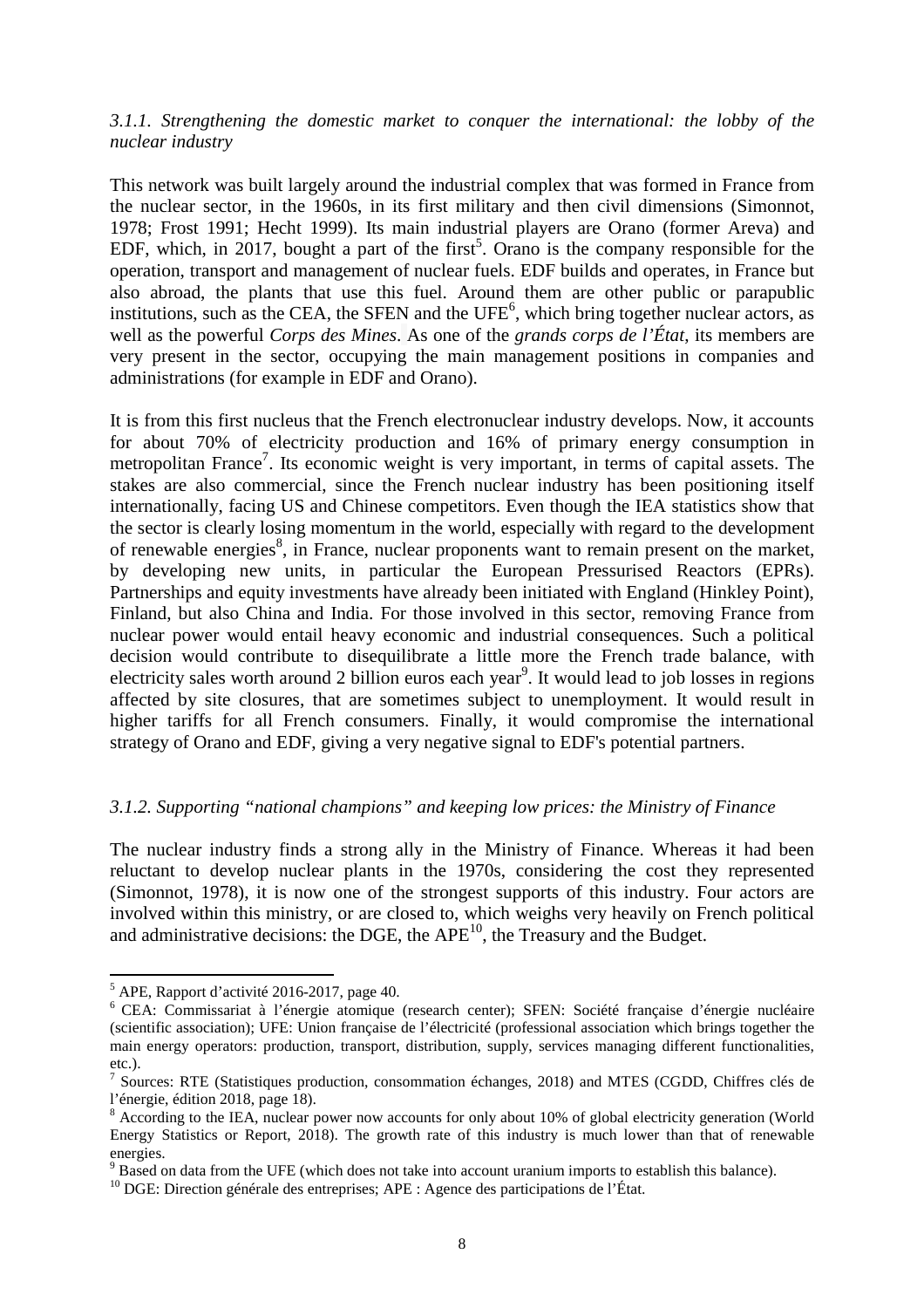We will not dwell on the DGE, which, in charge of the French industry, supports the strategy of consolidation and expansion of the electronuclear sector. It is supported by the MEDEF<sup>11</sup> , which represents the interests of large French energy-consuming companies, and which is very favorable to nuclear energy. Both the DGE and the MEDEF consider that the nuclear industry provides low prices, among the best in Europe, both for industrial and domestic consumers<sup>12</sup>. For them, it is then essential to continue to operate existing nuclear plants and not to dismantle them too early. It is also important to launch new nuclear programs (such as EPRs of new generation), in order to favor the development of the French nuclear industry. In comparison, supporting renewable energy is considered as less important and as a public expenditure, more than a strategic long term investment for the sector. This argument is shared by the Budget Department.

The APE represents the interests of the State-shareholder. As such, it is heavily involved in the management of large energy companies, as it has significant shares in the sector. EDF alone accounts for 22% of the total assets held by the APE, an amount of 23 billion euros in  $2017<sup>13</sup>$ . Destabilizing this company by calling into question its pro-nuclear strategy would be likely to drop the share price (already historically low compared to its rating) and to reduce the high level of dividends that are paid each year to the State (1.7 billion euros in 2017, or 50% of the total amount collected by the State on its participations<sup>14</sup>). Thus, in a certain way, the APE has little choice today to speak in opposition to EDF (and Orano) on their nuclear strategy. The high level of dividends paid each year by EDF also explains the support of the Budget and Treasury Departments, who are seeking resources to increase the State's revenue and contribute to its deleveraging, in a context of reduced public spending. Finally, the Budget Department aims to maintain a high level of production from nuclear power plants as a means to avoid reducing consumption, particularly by subsidizing the thermal renovation of buildings (tax credits, subsidies, etc.). This short-term strategy undeniably serves the interests of the electronuclear industry, delaying the consideration of the real costs of dismantling power stations in the longer term.

#### *3.1.3. The fear of dismantling: the major network operators*

Network operators in charge of transport and distribution lines are also involved in debates on institutional organization. Although they present themselves as neutral actors, their interests converge to maintain a rather centralized model, which legitimizes their historical existence, built around the construction of interconnected infrastructures serving the entire territory (universalization of networks). Indeed, against the idea of an energy system based on autonomy and post-networks territories (Coutard, Rutherford, 2011), they plead for preserving and strengthening national and local infrastructures, to foster the development of renewable energies (fight against intermittence by pooling production sources), electric vehicles (France has very ambitious targets in this area) and smart networks (to better drive demand). These new challenges require, according to them, significant investments to adapt and modernize

<sup>&</sup>lt;sup>11</sup> MEDEF: Mouvement des entreprises de France.

 $12$  The idea that the nuclear industry offers the lowest prices is the subject of major controversies, namely around the cost of dismantling nuclear power plants. Despite this, the DGE and the MEDEF remain faithful, now, to their positions.

<sup>&</sup>lt;sup>13</sup> APE, Rapport d'activité 2016-2017.

<sup>14</sup> *Ibidem*.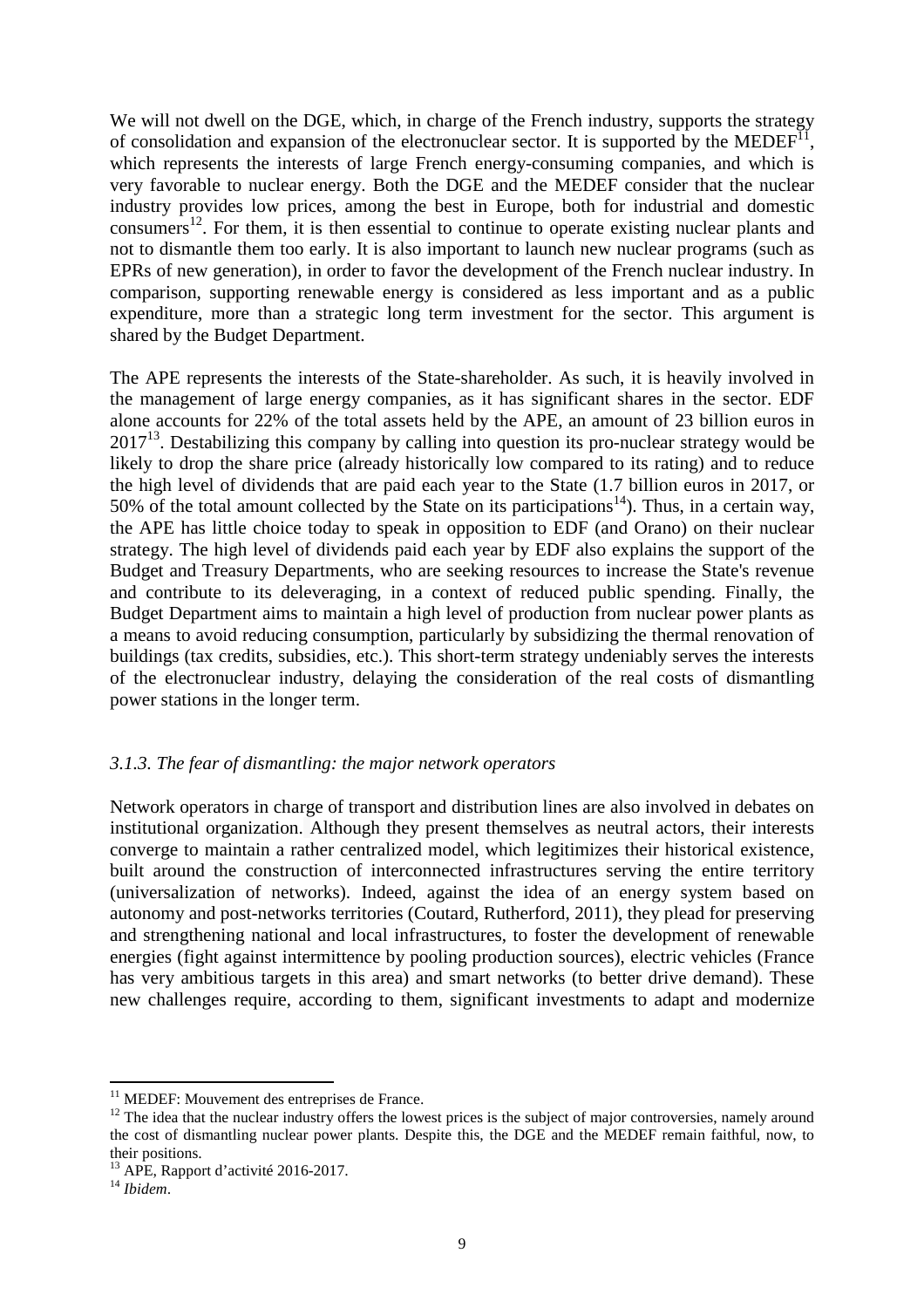networks<sup>15</sup>. They also require strong coordination, under the aegis of integrated operators, and not dispersed.

Beyond these technical and economic arguments, grid operators know that they too are playing their survival, as integrated organizations, at a time when discussions on energy decentralization are increasing.  $RTE^{16}$ , in charge of the transport network, is still relatively little impacted by the issue because the company owns its infrastructure and is not really challenged in its role of national monopoly. Enedis, which operates the distribution lines<sup>17</sup>, is much more threatened by ongoing developments. The company does not own its networks. These are the property of local authorities, since the law of June 15, 1906. The management of these infrastructures which, for the time being, has escaped the liberalization process, could be put in competition in the future, some local elected officials claiming to be able to call on other operators or to create their own structure. Enedis therefore seeks to defend its unity, by highlighting the advantages of centralized network management. This interest is also that of EDF, which owns 100% of the capital of Enedis, and which, as such, receives each year a very large amount of dividends (659 million euros in 2017, 513 in  $2018^{18}$ ).

# *3.1.4. A strong ideological attachment to centralization: the support of the French political class*

The majority of the French political class also remains very faithful to the historical model, based on the role of the State and recourse to the electronuclear industry. This was illustrated by the last presidential campaign in 2017 and the victory of Emmanuel Macron, when several arguments have been put forward in favour of centralization. The values of solidarity between territories and the fight against urban-rural inequalities continue to be very present in debates on governance issues. Discussions about the territorial differentiation of electricity rates, which was overwhelmingly rejected by elected officials, attest to this. These actors continue to want to place the State as the guarantor of national unity, in the face of the risks of excessive decentralization.

The nuclear issue is associated with these Jacobin values, insofar as it embodies, in the eyes of many elected officials, the vision of a general interest served by the *grands corps de l'État*, a symbol of power and radiance of the country (Hecht, 1999). From this point of view, the 2011 Fukushima nuclear accident did not, surprisingly, give rise to a real questioning of this political support. On the contrary, as some researchers have shown (Brouard and alii, 2013), the major pro-nuclear political parties (notably located on the right of the political spectrum) developed, shortly after this accident, an intense activity of reframing rhetoric to relegitimize the use of nuclear power, in the face of a destabilized public opinion. The arguments put forward were mostly economic (independence of France, low cost of the current energy mix). Initially not very present in the media sphere, they then progressively imposed themselves in the debates, competing those put forward by the opponents of the nuclear industry, around the issues of industrial risk and impact on health and environment. One could add another complementary rhetoric, developed since the 2000s. It concerns climate change issues.

<sup>16</sup> Réseau de transport d'électricité.

<sup>&</sup>lt;sup>15</sup> According to RTE (Réseau de transport d'électricité), the energy transition is expected to cost around 33

billion euros in France over 15 years (source : website of *Le Monde*, 17 septembre 2019).

<sup>&</sup>lt;sup>17</sup> With a few exceptions, since only 5% of the French territory is served by local public companies, inherited from history (Gabillet, 2015; Author, 2017b).

<sup>&</sup>lt;sup>18</sup> EDF, Document de référence 2018 incluant le rapport financier annuel, page 457.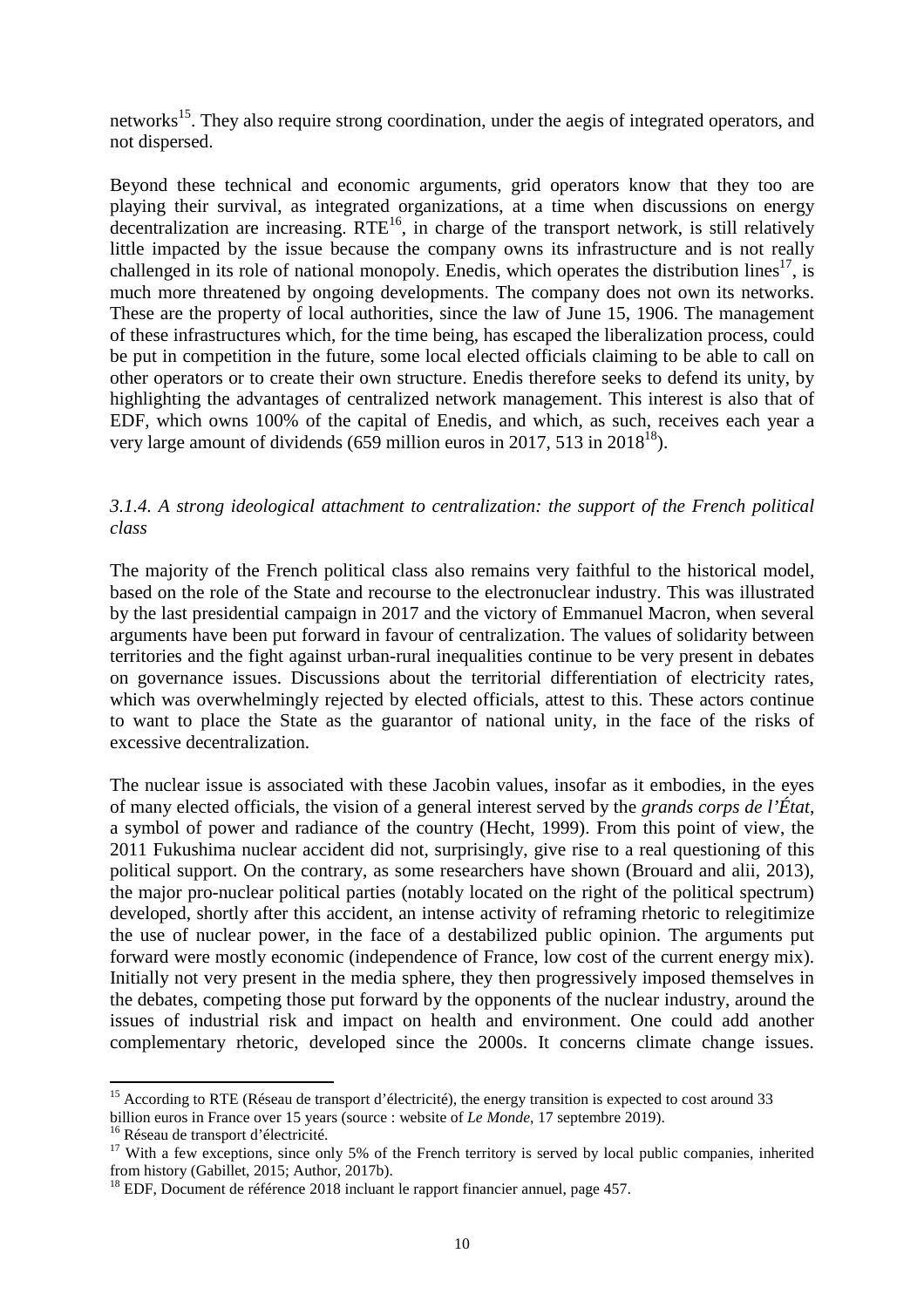Nuclear energy is indeed often presented as the "champion " of decarbonation (Topçu, 2013), compared to other sources such as renewables, presumed to be less effective because of their intermittency. The association *Sauvons le Climat*, of which the SFEN is a member, or the consultant firm *Carbone 4* defend this link between recourse to nuclear energy and preservation of the environment.

# *3.2. Alternative decentralizers*

 $\overline{a}$ 

Faced with this broad and strong alliance, the forces embodying an alternative decentralized model have emerged more recently in France, around three main types of actors.

#### *3.2.1. Challenging the electronuclear industry: NGOs and ecologist parties*

The opposition to nuclear energy played a key role in challenging the centralized model (Topçu, 2013). It was formed from the 1970s, around a network of activists from which will be born associations such as *Greenpeace* or *Sortir du nucléaire*, very present in the debates on energy. Their criticism relates both to the risks that nuclear poses to society (environment, health, etc.) and to the political regime that it underlies. Opponents denounce the existence of a kind of "State technocracy", bringing together a small number of actors who impose their choices on citizens, without any real consultation. Nuclear power is thus associated with a denial of democracy, which serves the interests of a ruling class defending a highly contested productivist model.

This associative mobilization has been expanding gradually to other types of actors. On the side of the trade unions, if the CGT, well established at EDF, remains very favorable to the centralized and nuclear model, the CFDT, another great federation, is very early against the nuclear and promotes a stronger decentralization<sup>19</sup>. But it is above all the ecologist parties that are making these demands on a broader, national scale. Appeared on the political scene in the 1970s, they enshrine the decline (as a first step) and the exit (longer term) of electronuclear production in all their political programs. Other forces have joined them more recently, located to the left of the political chessboard, such as the party *France Insoumise*. For them, beyond the question of risks, it is a decentralized model of society that is put forward, energy being considered as an important area in democratic life. Against the nuclear, these parties and historical NGOs plead for the massive use of renewable energies, which, according to them, favor the reappropriation of energy by citizens. As these develop, alternative operators to major companies join this activist network, often more discreetly and less politically: citizen cooperatives (Enercoop), small companies specialized in renewable energy, energy communities, etc.

#### *3.2.2. Energy demand management: the emergence of an alternative within the State*

At a time when opposition to nuclear power is growing, France, like most of the European countries, is plunging into a major energy crisis, following the oil shock of 1973. Whereas one of the answers to this event is the launch of the electronuclear program, other ways are explored. They call for a rethinking of the energy consumption model supported by the

<sup>&</sup>lt;sup>19</sup> CGT: Confédération générale du travail; CFDT: Confédération française démocratique du travail.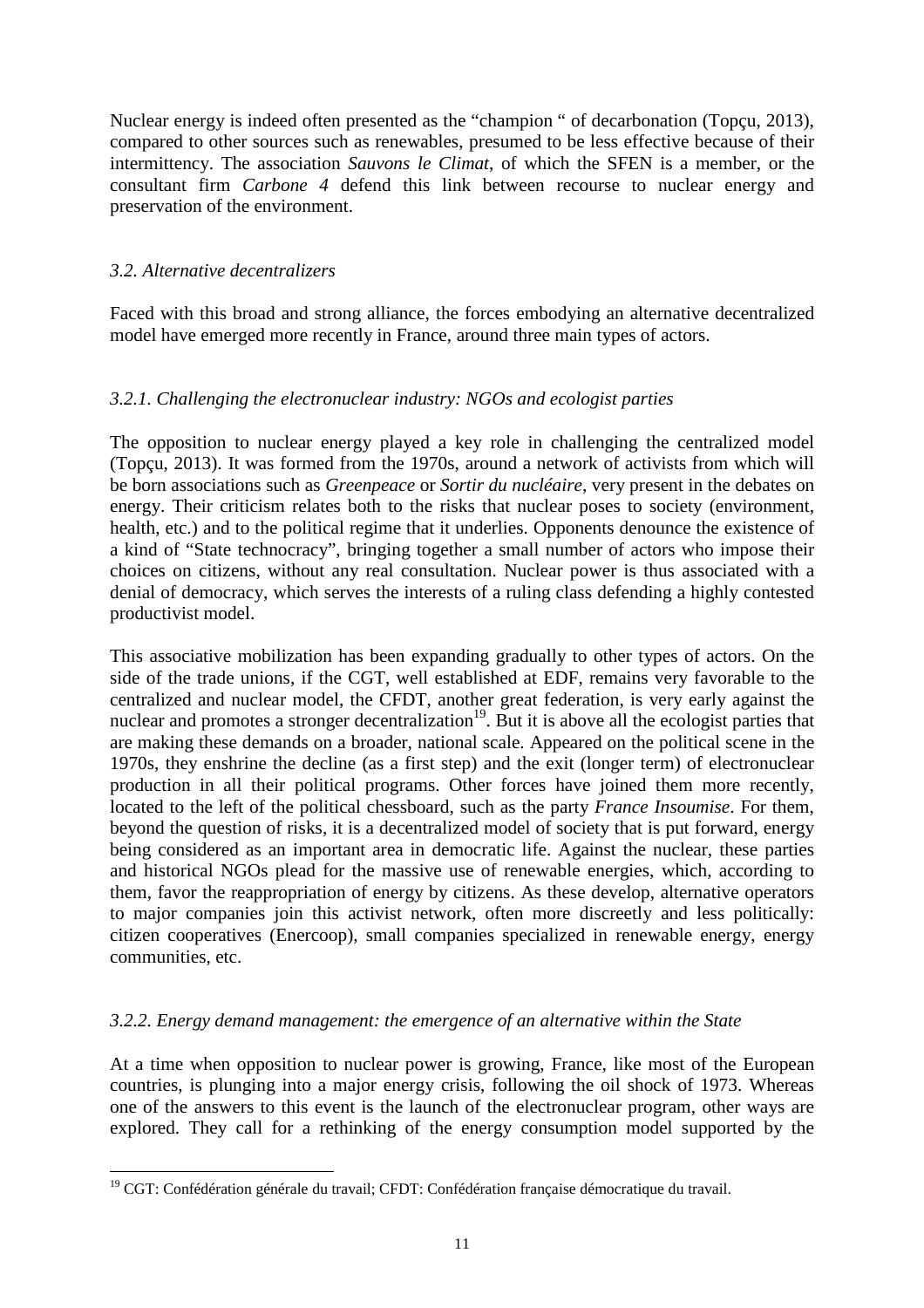centralizers, based on nuclear energy. Against the opinion of EDF and the Ministry of Finance, a few State actors argue in favor of an ambitious energy saving policy, to reduce the French global energy bill. First isolated within the administrative sphere, they manage to convince the government to create a specific agency dedicated to these issues. The  $AEME^{20}$ was born in 1973, with the mission of proposing measures to save energy, especially in buildings (Pautard, 2009; Pour mémoire, 2015). In particular, it targets electric heating, which is widespread in France and which the proponents of the electronuclear programme seek then to develop. In doing so, competing visions appear within the State, which somewhat undermine the unanimity that existed previously.

Heir of the AEME and its successor agencies, the  $ADEME^{21}$ , created in 1992, today embodies this public policy of energy savings. It argues for a strategy of a sharp decrease in consumption which, as in the past, goes against the interests of nuclear proponents, who wish to extend the life of their plants and build new EPRs. Over the years, the ADEME also defends the massive use of renewable energies, bringing it closer to the actors described above. This support is reflected in the publication of numerous reports, one of which, published in 2016, proposes a 100% renewable energy production mix, in total opposition to the scenario advocated by the nuclear industry<sup>22</sup>. Around the ADEME are many organizations that share its vision of the production mix and the decrease in consumption. This includes Negawatt, CLER and  $RAC^{23}$ . These environmental actors, who have a strong expertise in energy, challenge EDF's argument that nuclear power would be the most relevant solution in the fight against climate change (decarbonated energy, problem of intermittent renewable energies). For these associations, implementing ambitious public policies to decrease energy consumption and to produce renewable energy can make it possible to reduce greenhouse gas emissions (GGE) just as effectively.

#### *3.2.3. Implementing energy-climate jurisdiction: the commitment of big cities*

Long removed from regulation (Poupeau, 2017b), big cities have reappeared on the decisionmaking scene since the 1990s, particularly in light of the issues they represent in the energy sector<sup>24</sup>. Liberalization has opened up new opportunities, allowing them to switch suppliers and to produce renewable energy by themselves or by using new operators. The fight against climate change has also legitimized their role. The City of Paris led the launch of the C40, an informal organization of major global cities that intend to pursue ambitious policies to reduce GGE. In many other cities, local elected officials and citizens have also made this issue a high political priority, believing that local level has its role to play, facing, according to them, the inertia of states and major international organizations.

This rise has translated into a political will of greater decentralization. Cities believe that it is essential to give them more power and autonomy in energy management, as they face many economic, social and environmental challenges. Much of the consumption is now on an urban

l

<sup>20</sup> Agence pour l'économie et la maîtrise de l'énergie.

<sup>&</sup>lt;sup>21</sup> ADEME: Agence de l'environnement et de la maîtrise de l'énergie.

<sup>22</sup> ADEME, Artelys, Armines-Persee, Énergies demain, *A 100% renewable electricity mix? Analyses and optimisations. Testing the boundaries of renewable energy-based electricity development in metropolitan France by 2050*, January 2016.

<sup>23</sup> CLER: Comité de liaison sur les énergies renouvelables (now named CLER-Réseau pour la transition énergétique); RAC: Réseau action climat.

<sup>&</sup>lt;sup>24</sup> In 2008, an IEA-OECD report estimated that urban areas account for about two-thirds of overall energy consumption (IEA, World energy outlook, 2008).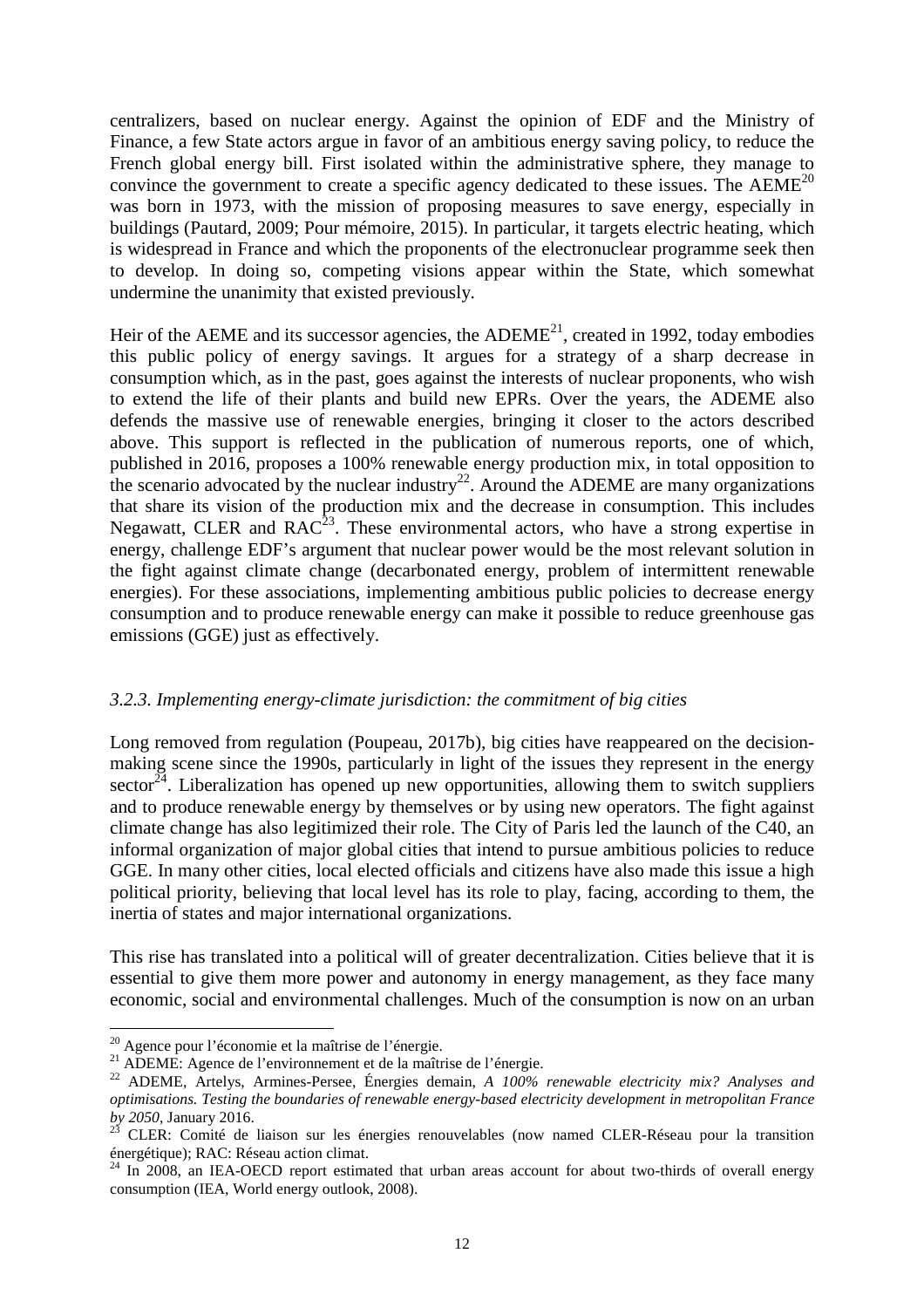scale. Air pollution issues have become urgent to address. The thermal renovation of buildings remains a major stake. Fuel poverty requires a fine intervention with the populations concerned. Lastly, the international competitiveness of French metropolises also depends on their ability to set up efficient energy systems. For all these reasons, cities are questioning the unified nature of the French model and are calling for new leeways. They join to act, through different networks of actors, including France Urbaine (Urban France). France Urbaine is a large national association created in 2015 to defend the interests of big cities. It asks (discreetly but regularly) for completing the process of liberalization by allowing cities and all local authorities to put Enedis in competition. Thus, cities could call on other operators or even create their own structure, giving them more leverage to implement their public policies. Although its interests diverge sometimes with those of France Urbaine, the ADCF, which federates all the intercommunal structures, is quite close to this position<sup>25</sup>.

#### *3.3. Moderate decentralizers*

We can identify a third and last network of actors, which is positioned more midway. We propose to call it "moderate decentralizers". This policy network advocates a form of relaxation of the centralised model, without switching to a new model, in which local authorities would have very extensive powers.

#### *3.3.1. Territorializing public policies: the DGEC*

The vision and strategy of the State are not unified concerning (de)centralization issues. Between supporters of maintaining or strengthening the historical model (Finance) and those (ADEME) who advocate for its profound transformation, the  $DGEC^{26}$  takes an intermediate attitude. This Directorate-General of the Ministry of ecology is in charge of implementing France's strategic orientations in energy policy: liberalization of the French market, fight against climate change, development of renewable energies, energy efficiency, etc. To carry out these missions, in a context of tension on public expenditure, the DGEC tries to rely on relay actors to multiply its action as close as possible to the territories. Among them, local authorities play a particularly important role, in relation to the assets they may have (knowledge of resources, proximity to the inhabitants, synergies between sectors, etc.).

The challenge for the DGEC is therefore to mobilize the local level to support it in its multiple missions, if necessary by strengthening certain regional or metropolitan areas jurisdictions in targeted fields (territorial planning, housing and urban planning). This is evidenced by the references to "territory" in many pieces of legislation or administrative discourse, or the multiplication of the term "territorialization" for some fifteen years. Different from "decentralization", it refers, for them, to the mobilization of local authorities around the achievement of the objectives of the State, which are often quite ambitious with regard to the weak means involved. This strategy includes the implementation of regional energy planning schemes, co-produced by the State and the regions (Poupeau, 2013). Other tools are mobilized too, such as "labels" or call for projects. Even if they are based on limited financial resources, these instruments are a way for the DGEC to build new relationships with the actors of the territories, in particular with local authorities, in order to achieve its national goals.

l

<sup>&</sup>lt;sup>25</sup> ADCF: Association des communautés de France.

<sup>&</sup>lt;sup>26</sup> DGEC: Direction générale énergie climat.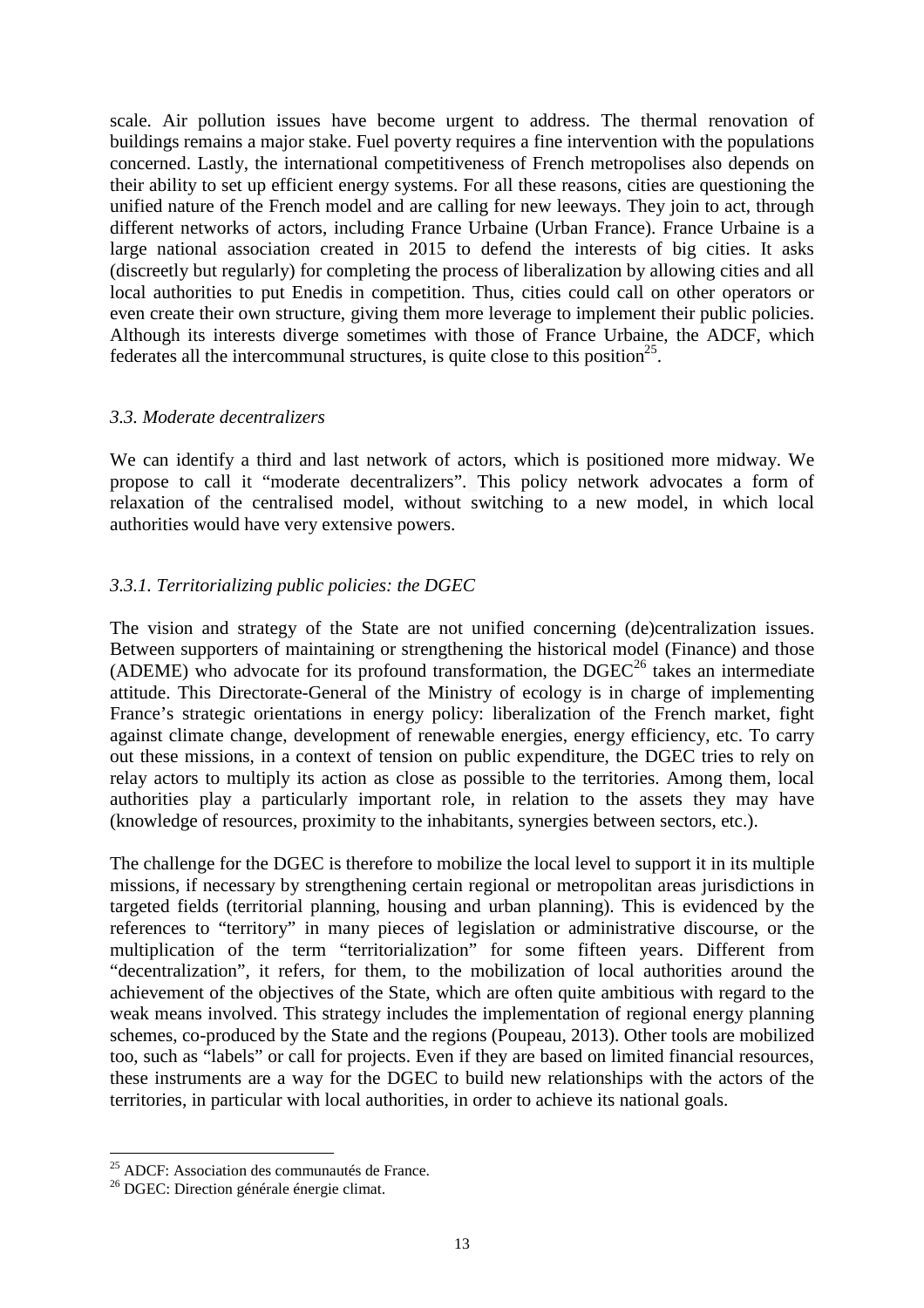#### *3.3.2. Preserving rural interests vis-à-vis cities: the FNCCR*

For rural stakeholders, the decentralization of energy represents a real threat. Indeed, the historical model that was built in France from the interwar period was accompanied by numerous mechanisms of economic redistribution in favor of rural territories (Poupeau, 2007, 2017b): standardization of tariffs regardless of the place of consumption (tariff equalization), very important investments in rural areas (State subsidies and EDF funds), etc. For many elected officials and citizens living in the countryside, the rise in power of cities could challenge these measures, while the context is often difficult in their territories (rising unemployment, deindustrialization, closure of public services, etc.).

These claims are now relayed by a powerful national association: the  $FNCCR^{27}$ . Founded in 1933, it has always defended the interests of rural areas, against private operators and, after nationalization, against EDF. Over the years, it has built a network of influence that has heavily influenced the choices of the State and EDF (Poupeau, 2017b). It was at the origin of the national equalization rates, which was adopted in France in the 1960s. Since liberalization, the action of FNCCR has been maintained, if not reinforced, through alliances concluded with EDF and the State, to preserve the centralized model (Poupeau, 2004). The association today advocates moderate decentralization, which may strengthen the powers of local authorities while maintaining a strong national framework managed by the State, and guaranteeing powerful mechanisms of territorial redistribution between rural and urban areas.

#### *3.3.3. Small local public operators*

Ninety-five percent of public energy distribution is provided by EDF's subsidiary Enedis. In the remaining 5% of the territory, local public or semi-public operators, created before the nationalization, provide this essential public service. While some large urban structures exist (Strasbourg, Metz, Chartres, Bordeaux, Colmar, etc.), in most cases, local public operators are small and located in rural areas or small towns. Their survival has hitherto depended heavily on the redistribution mechanisms put in place by the State to guarantee homogeneous and universal access to energy networks: aids to balance budgets, subsidies, advantageous energy purchase rates to EDF, etc (Gabillet, 2015).

This relatively strong dependence on the State explains the attachment of these small operators to a centralized system. Very few of them are in favor of greater decentralization, of which they fear losing out. A total liberalization of the French distribution sector, now preserved, could jeopardize their position on the market, which today enjoys multiple forms of protection, thanks to the centralized model (no competition in their territory, except for supply). Only the biggest operators could draw their pin from the game, which explains why some of them, however rare, are tempted to join the ranks of the supporters of a broad decentralization.

# *3.4. Summary of the arguments and resources of the three main stakeholder networks*

The table 2 sums up the positions of the main actors on the (de)centralization issue, as well as the resources they have. It shows a great asymmetry in favor of the "historical Jacobins". They continue to accumulate numerous and diverse resources, which gives them an even prominent place in the evolution of institutional games.

 $27$  FNCCR: Fédération nationale des collectivités concédantes et régies.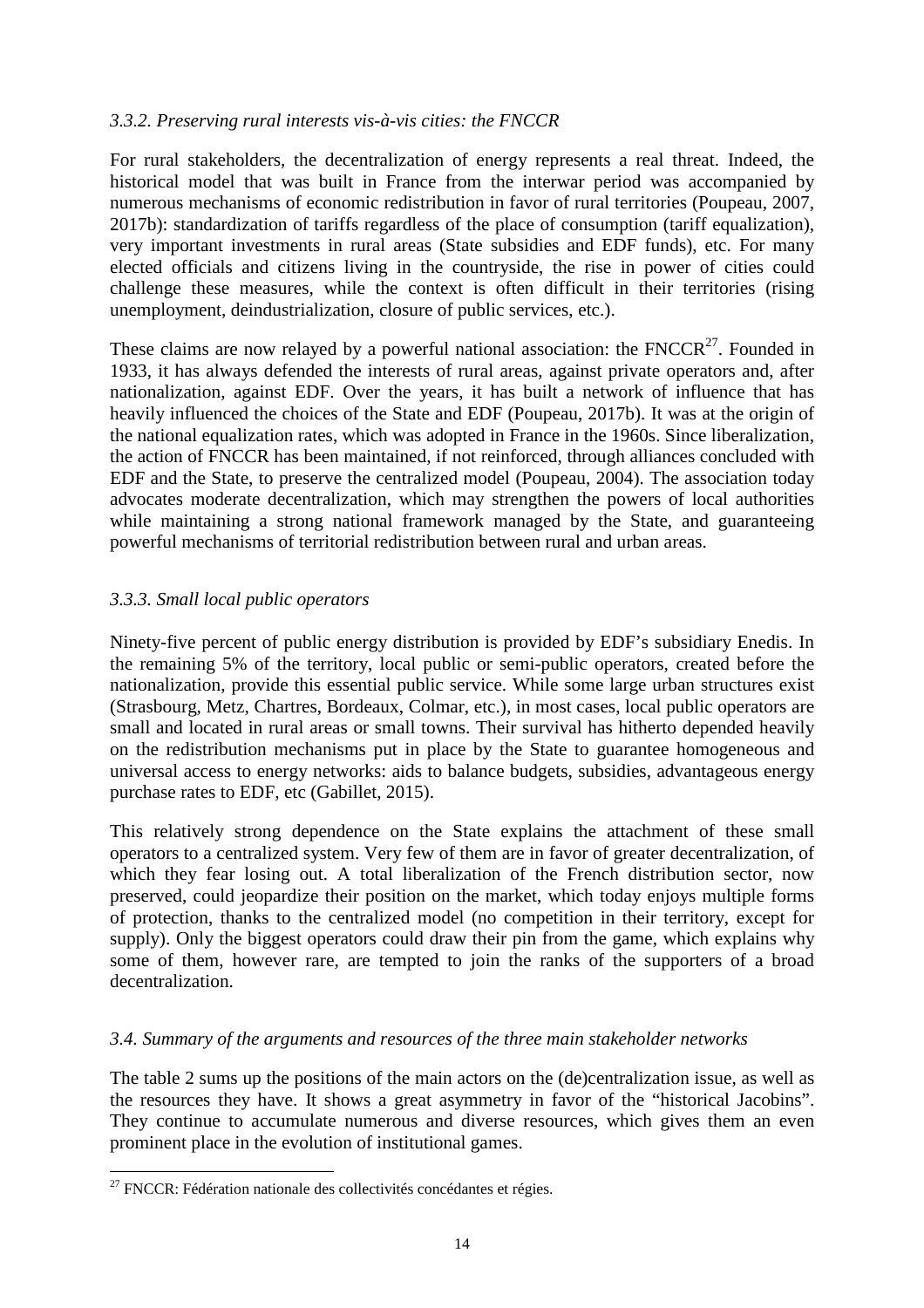| <b>Policy networks</b>        | <b>Arguments and stakes</b>                                                                                                                                                                                                                                                                                                                                                                                                                                                                                                                                                                                                             | <b>Resources</b>                                                                                                                                                                                                                                                                                                                                                                                                                                                                                                                                         |  |  |
|-------------------------------|-----------------------------------------------------------------------------------------------------------------------------------------------------------------------------------------------------------------------------------------------------------------------------------------------------------------------------------------------------------------------------------------------------------------------------------------------------------------------------------------------------------------------------------------------------------------------------------------------------------------------------------------|----------------------------------------------------------------------------------------------------------------------------------------------------------------------------------------------------------------------------------------------------------------------------------------------------------------------------------------------------------------------------------------------------------------------------------------------------------------------------------------------------------------------------------------------------------|--|--|
| <b>Historical Jabobins</b>    | Economic<br>Low cost nuclear energy (for households, for<br>businesses).<br>Nuclear contribution to the French trade<br>balance (exports).<br>The nuclear industry as a strong job creator.<br>The necessity to support EDF and Orano in<br>their international expansion strategy.<br>Environmental and health<br>Decarbonisation of the energy mix.<br>Nuclear power, an indispensable complement<br>for developing renewable energies (problem<br>of intermittence, security of supply).<br>Social<br>Difficult redevelopment of nuclear sites.<br>Low cost of nuclear energy for low income<br>consumers.<br>Political and symbolic | Very important<br>Control of the political agenda.<br>Administrative weight (Ministry<br>of Finance).<br>Strength in the media.<br>(Quasi) monopole of expertise on<br>electronuclear sector (economic<br>model, reality of costs, risks).<br>State culture and centralization<br>still very present among citizens.<br>Strength of the Corps des Mines<br>(professional network) in the<br>main ministerial and business<br>positions in energy (technical<br>advisers, CEO or directors, head<br>administration<br>of<br><b>State</b><br>departments). |  |  |
|                               | Radiance of France.<br>Unity and equality (through equalization of<br>tariffs between regions).                                                                                                                                                                                                                                                                                                                                                                                                                                                                                                                                         |                                                                                                                                                                                                                                                                                                                                                                                                                                                                                                                                                          |  |  |
| Alternative<br>decentralizers | Economic<br>Renewable energies as strong job creators.<br>Savings brought by the reduction of energy<br>consumption.<br>Reduced dependence on oil and uranium.<br>Cost to dismantle nuclear power plants are<br>underestimated.<br>Local development.<br>Environmental and health<br>Nuclear risks.<br>Decarbonisation of the energy mix.                                                                                                                                                                                                                                                                                               | <b>Limited</b><br>Increasing visibility in the media.<br>Emerging expertise, but<br>not<br>always recognized as legitimate<br>by the State.<br>Weak administrative weight (the<br>ADEME is only a State agency,<br>not a ministry).<br>Support of a small part of the<br>political class.                                                                                                                                                                                                                                                                |  |  |
|                               | Social<br>Reducing consumption to better fight against<br>fuel poverty.<br>Political and symbolic<br>A more democratic governance of energy<br>sector.<br>Energy autonomy.<br>Decentralization as an ideal of political life.                                                                                                                                                                                                                                                                                                                                                                                                           |                                                                                                                                                                                                                                                                                                                                                                                                                                                                                                                                                          |  |  |
| Modereate<br>decentralizers   | Mix between the arguments of "historical"<br>(preservation of the<br>Jacobins"<br>national<br>framework, support for EDF) and "alternative<br>decentralizers" (local development, territorial<br>balances between poor and rich regions in<br>energy, and between rural and urban areas,<br>protection<br>of<br>precarious<br>the<br>most<br>populations).                                                                                                                                                                                                                                                                              | <b>Medium</b><br>Discrete access to major actors<br>(EDF, Ministry of ecology).<br>Discrete weight on Parliament.<br>Strong expertise.                                                                                                                                                                                                                                                                                                                                                                                                                   |  |  |

| Table 2. Arguments, stakes and resources used by the three policy networks |
|----------------------------------------------------------------------------|
|----------------------------------------------------------------------------|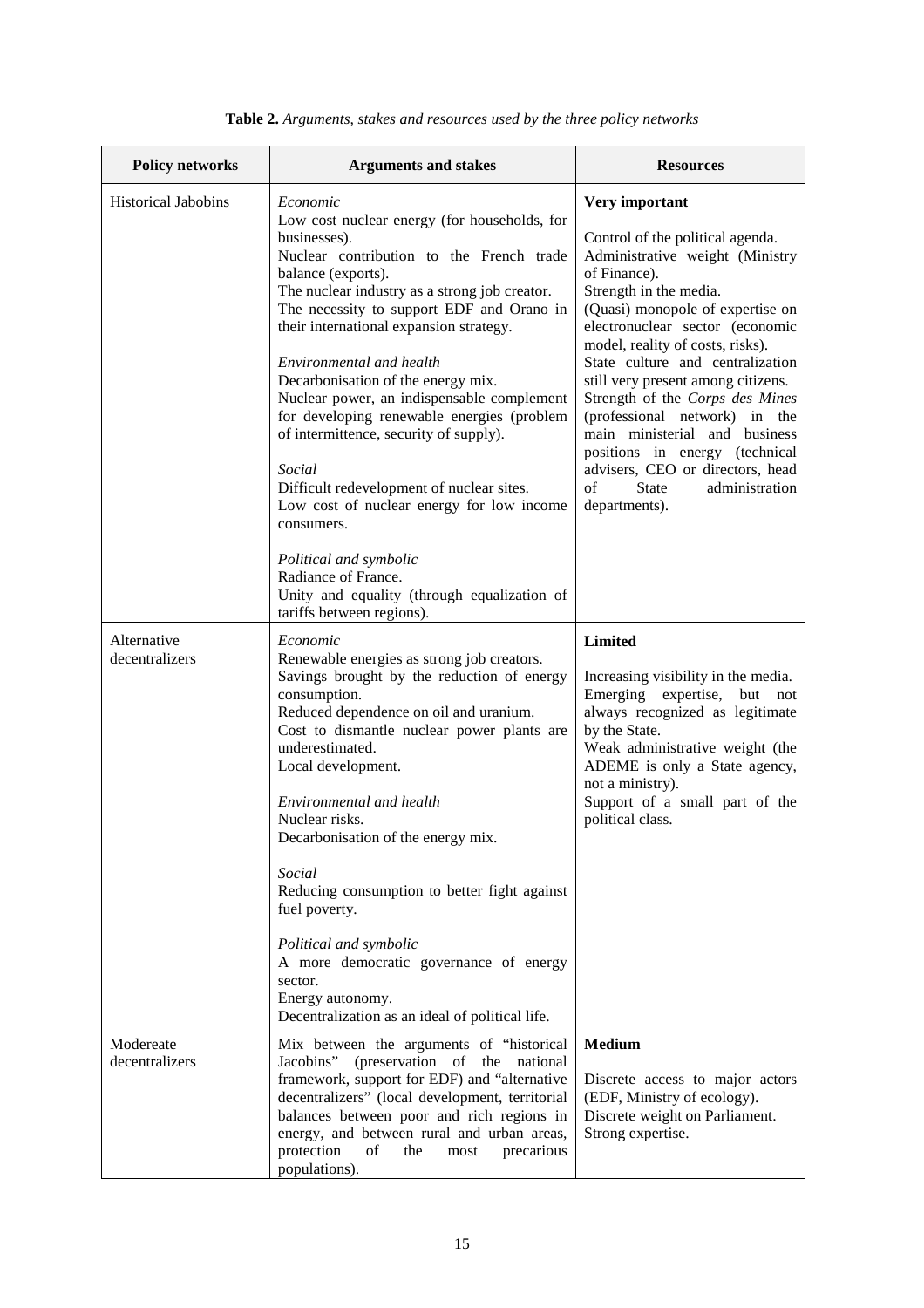# **4. Result 2. A hybrid model of energy regulation**

These three main networks of actors draw a new model of energy governance in France, which can be described as hybrid (see diagram in figure 2). It is no longer completely centralized because the action of decentralizing coalitions has had effects on the redistribution of powers between the State and local authorities. It is not however decentralized, many features characteristic of the old model remain still very present, under the influence of the alliance of Jacobin forces. To understand emerging forms of regulation, two main dimensions must be distinguished: the industrial organization of the sector on the one hand, and public policies with a strong energy component on the other.

#### *4.1. Industrial organization*

The industrial organization of the energy sector shows a great continuity with the historical model. As illustrated in figure 2 and in appendix (different jurisdictions), local authorities generally play a weak role.





*4.1.1. A weak role in the production, transmission and supply of electricity* 

In production, major operators remain dominant, whether they come from nuclear power (70% of electricity production) or renewable energies (20%). In this latter segment of the market, the smaller alternative operators that appeared in the 1970s and 1980s have given way to larger companies, including EDF and Engie, which have profoundly transformed this sector (Évrard, 2013). They now have subsidiaries producing renewable energies, managed in a very centralized way. In this context, local authorities play a marginal role. They can invest in local projects, in the form of shareholdings in public or semi-public operators. But their intervention should not be overstated, given their real economic weight and the influence of this intervention on the entire electricity system. Indeed, in many cases, projects are viable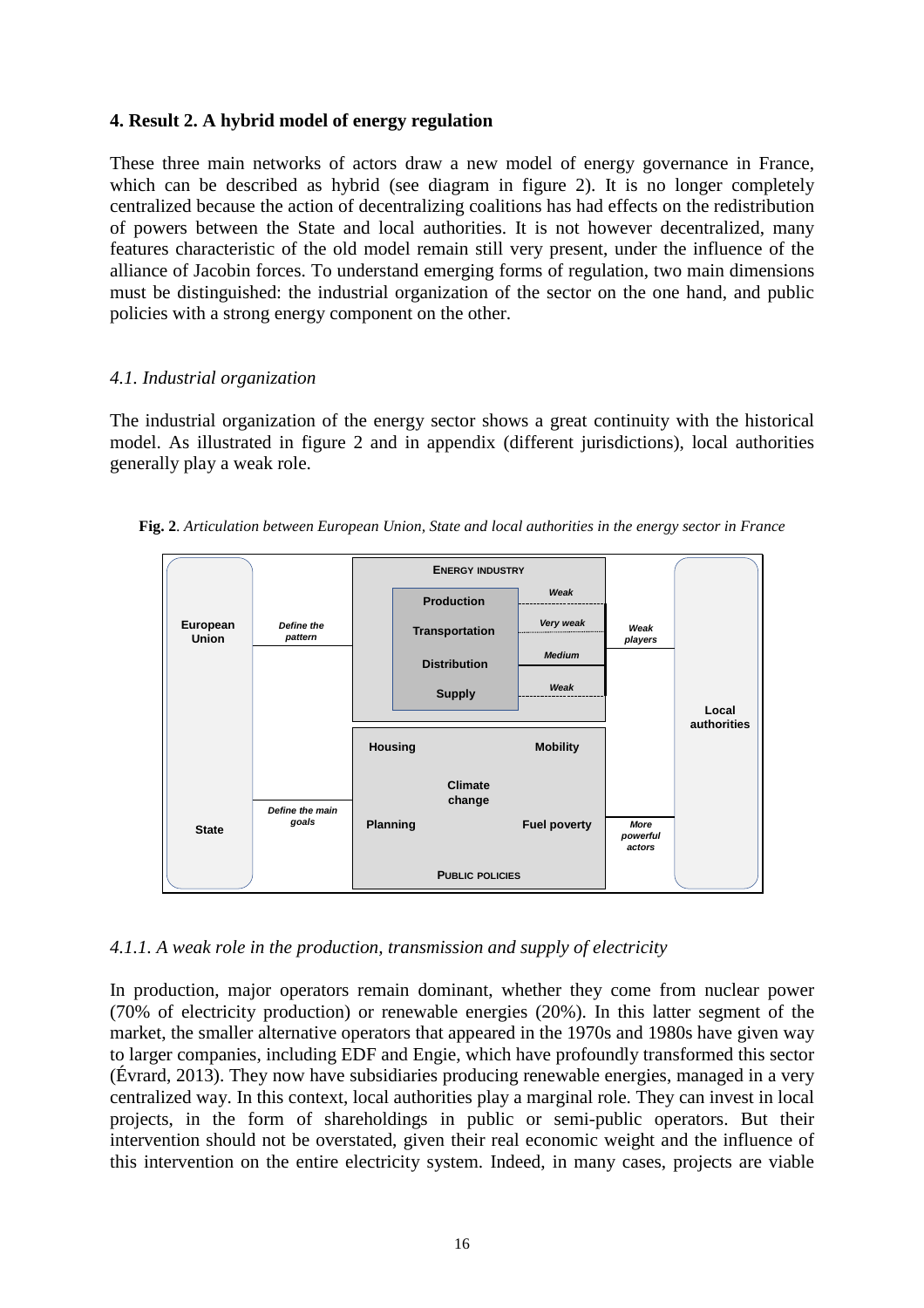only to the extent that they benefit from purchase prices subsidized by all consumers, which do not call into question the regulation of the sector.

In transport, local authorities action is even more limited, with no jurisdiction to significantly influence RTE. RTE has its own infrastructure and is mainly owned by EDF. It is rather during the process of concerted action around major infrastructure projects that local authorities can intervene, to try to modify the passage of power lines on the public domain.

The supply segment also offers little direct control, with tariffs set by economic operators (for market offers) or by the State (regulated tariffs, with a light consultation of local authorities). Local authorities can mainly act as energy consumers (to reduce their bills, buy green energy, etc.), by using their bargaining power, alone or through purchasing entities. They do not have the power to group all or part of the energy consumers in their territory, to negotiate on their behalf offers with suppliers. Such an option, rejected until now by the State, would constitute a significant change, which would amount to re-establishing the concession regime that prevailed until the creation of EDF (Poupeau, 2017b).

#### *4.1.2. A more important but thwarted role in the distribution*

It is in the distribution that the action of the local authorities is today the most significant. It is explained by the maintenance, despite the nationalization (1946) and the liberalization, of a historical jurisdiction of the communes and their unions: their function of "energy distribution organizing authorities" (AODE, *autorités organisatrices de la distribution d'énergie*). This competence, which somehow also exists in Germany, forces an energy distributor to ask permission from the local authority to serve a territory. In return, the operator is committed to providing energy to all consumers. It also pays concession fees to the local authority and assigns ownership of the networks to it at the end of the contract (20 years in general). The role of local authorities is therefore, in theory, important, considering the weakness of their margins of maneuver elsewhere.

Distribution activity, however, is still very strongly regulated by the centralizing coalition. The stakes are primarily financial, especially for Enedis and EDF, its main shareholder. As we saw in section 3, Enedis is a very profitable enterprise at the moment, which allows its parent company EDF, highly indebted, to better balance its accounts<sup>28</sup>. Giving more power to local authorities by allowing them to change their distributor Enedis could have negative effects on these financial transfers. The strategy of EDF and Enedis, endorsed by the State, therefore consists in getting the distribution sector out of the liberalization process. In doing so, the risk of dismantling Enedis is eliminated, as local authorities are still forced to sign contracts with this company. This inability to use an alternative operator considerably limits the local bargaining power, in particular the amount of royalties paid to AODEs. This amount reached 316 million euros in  $2014^{29}$ , plus a part of local electricity taxes (400 million euros in 2011<sup>30</sup>). These sums, very important, could increase if Enedis would be put in competition, especially in cities, the most attractive territories for distributors.

<sup>&</sup>lt;sup>28</sup> This does not mean that EDF can drain its subsidiary as it sees fit. Rules exist that govern Enedis' profits and prevent it and its parent company from abusing the monopoly position of Enedis. These rules are set by the CRE, which regulates the energy sector.

<sup>29</sup> Source: CRE (Commission de régulation de l'énergie).

<sup>30</sup> Source: Cour des comptes.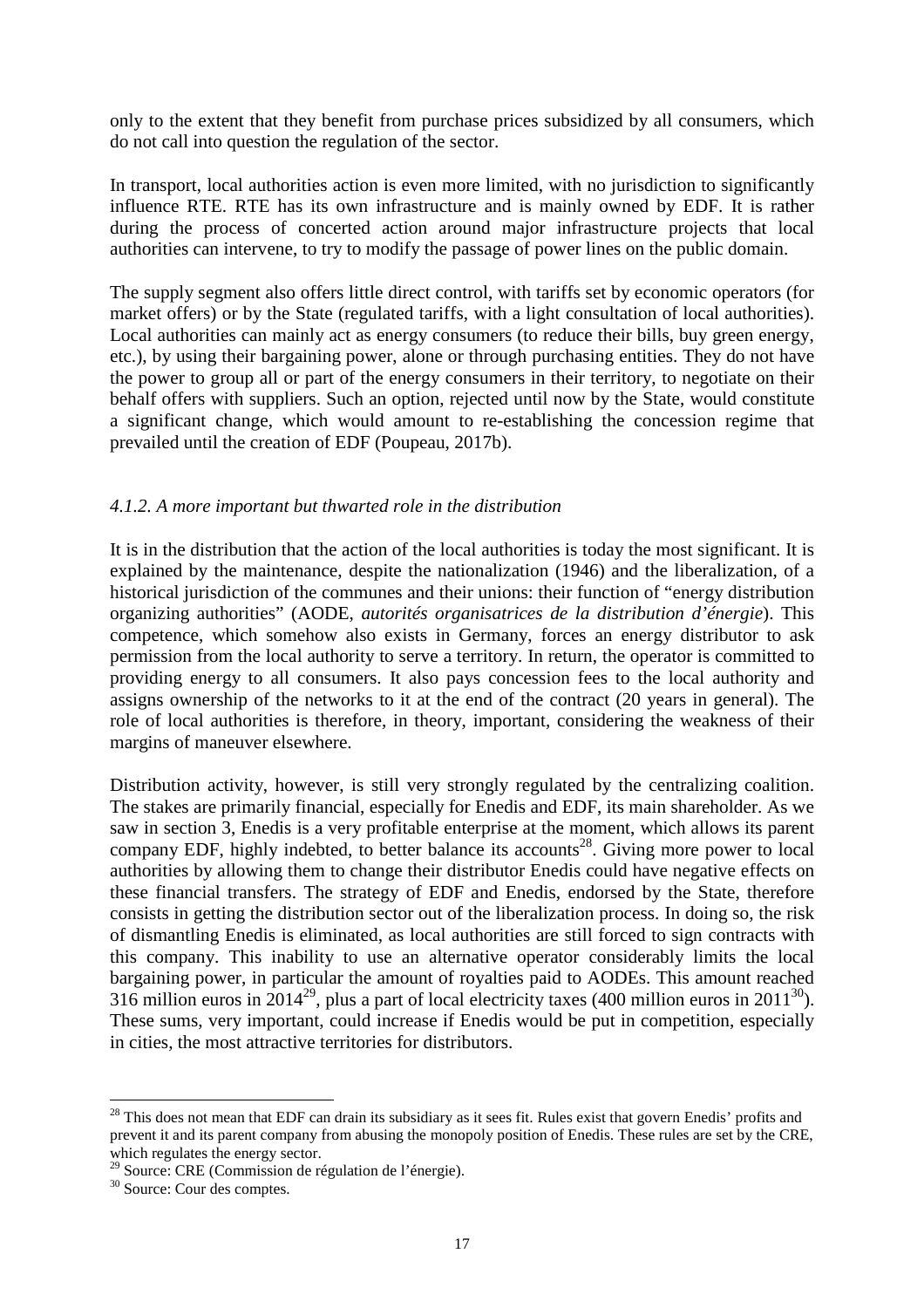#### *4.2. Public policies integrating energy*

Local authorities have a little more room for maneuver with regard to public policies integrating energy (housing, planning, mobility, etc.), insofar as their action does not directly affect the industrial organization of the energy sector and the economic and financial strategies of EDF. In these areas, their action is even sought by the State, in particular by the ADEME and the DGEC, which seek to find local relays to implement their national objectives (reduction of GGE, efficiency energy, fight against fuel poverty, etc.). However, local intervention is not free of constraints, as other sectoral interests may oppose too radical measures in favor of energy. To take only the example of housing, the most emblematic, the issue of thermal renovation of buildings stumbles on the financing of measures, insufficiently provided by the State. Public and private landlords seek not to bear the burden of ambitious public policy alone, which could have a significant impact on real estate markets. As a result, they maintain a constant pressure on local authorities, so that they do not impose excessive regulations.

In these areas, it is rather indirectly, via planning tools, that local authorities are entering the game of energy regulation. If they can impose certain rules in housing (thermal consumption of new buildings, installation of photovoltaic panels) or in the development of new areas (production of renewable energies, buildings with high environmental quality), their action largerly involves the drafting of energy-climate planning documents at the regional  $(SRADDET)$  and local (PCAET) levels<sup>31</sup> (see appendix 1). These documents define the main strategic orientations of regions and cities, in terms of planning, mobility, development of renewable energies or housing policy. The major challenge, and the main obstacle to greater local intervention, lies in the financial capacities of local authorities. While these can create new economic tools (local operators, third-party finance companies, public-private partnerships), their room for maneuver remains limited. Over the past few years, their demands have focused on the proceeds of the "climate energy contribution", introduced in 2014 by the State to tax  $CO<sub>2</sub>$  emissions. Aimed at fuelling policies in favor of energy transition, it represents several billion euros that currently abound the general budget of the State. Shortly after it was set up, the main associations of local authorities demanded to receive a part of it, in view of their jurisdictions in the field of energy transition. But this request today stumbles on the veto of the Ministry of Finance, which seeks to keep the proceeds of the tax. This blocking shows that, despite the existence of levers of action higher than in the energy industry, local and regional authorities must cope with a system of dominant actors seeking to limit the effects of any decentralization.

#### **5. Discussion and conclusion**

l

Since the 1990s, issues of decentralization in energy have (re)appeared on the political agenda in France. They are carried by more and more numerous and diversified actors, coming from the world of NGOs, experts and consultants, trade unions, associations of local authorities, economic operators but also State administrations. These actors, who have long been disregarded, mobilize economic, technical, political and social arguments that legitimize the implementation of alternative models of regulation of the energy sector, more anchored in the territories. In France, as in other countries, the academic world has echoed these initiatives by

<sup>31</sup> SRADDET: Schéma régional d'aménagement, de développement durable et d'égalité des territoires; PCAET: Plan climat air énergie territorial.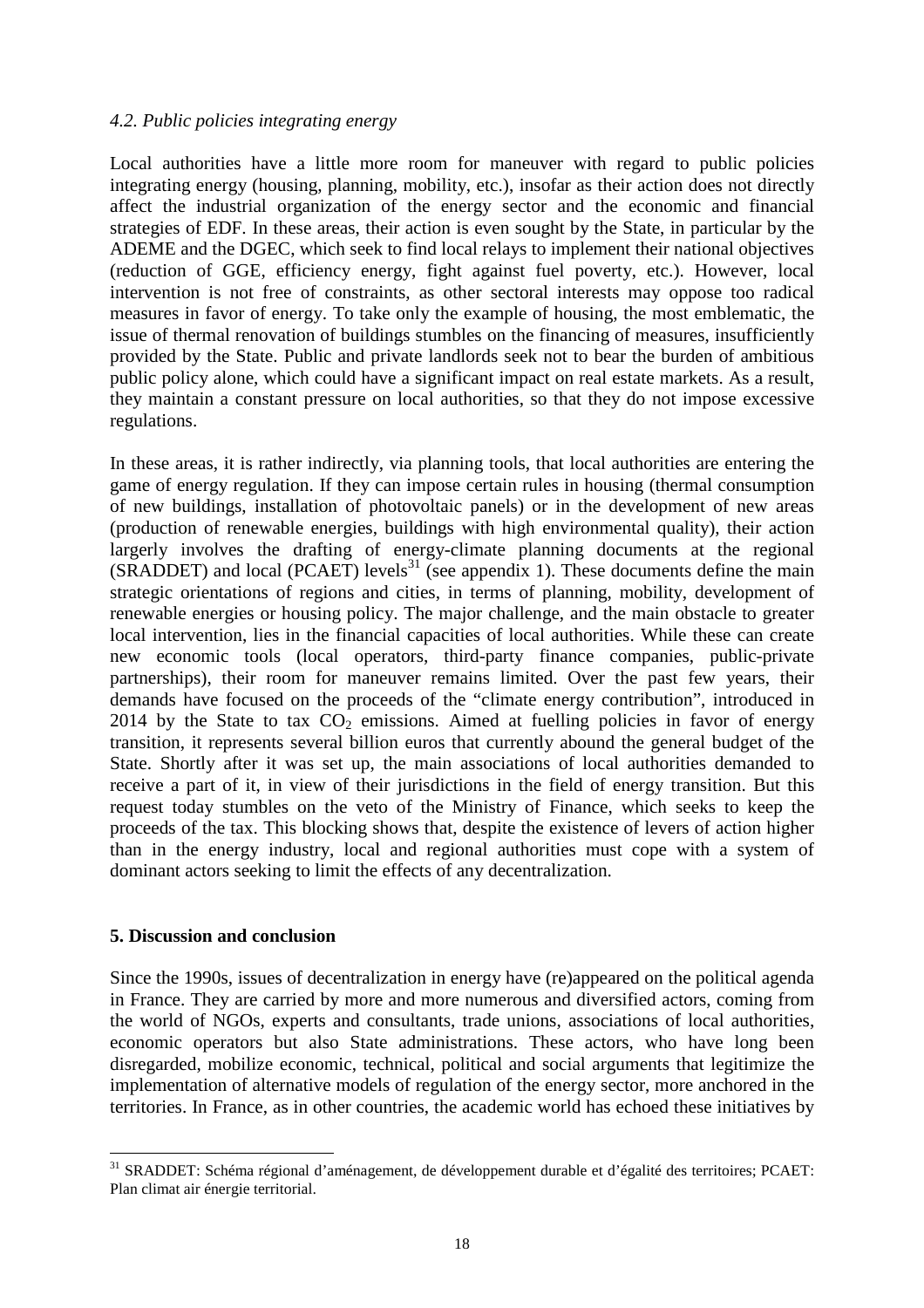analyzing local projects, modes of territorial governance, the rise of decentralized energy, thus moving the center of gravity research questions from the national to the local level.

By replacing the action of local authorities in multi-level actors' games, we have shown, like other researchers (Emelianoff, 2014; Goldthau, 2014; Jaglin, 2014; Rohracher, Späth, 2014), that it is necessary to move out of a purely "localist" focus of local intervention forms, to articulate it with other scales of regulation. Indeed, at a time when the legitimacy of a territorial approach is put forward by many actors, others develop ideas and strategies that are instead based on a stronger centralization. It is therefore important to reconcile academic fields that are often disjointed, between, on the one hand, those who analyze national public policies and their integration into larger regional groups, such as the European Union (with authors not very sensitive to the territorial question; see the manuals on European energy policies, etc.), and, on the other hand, those studying the emergence of local solutions to the energy transition, in the assumption that it foreshadows profound transformations.

This article demonstrates that these two simultaneous dynamics come together to draw, in France, a new model of energy regulation, of hybrid nature. No more centralized as in the past, but not too much decentralized, it gives rise to a selective integration, by the dominant historical coalition, of local authorities. For that, this coalition can mobilize many resources, especially political (a certain conception of society and solidarity between citizens and territories) and economic (the weight of past choices in terms of production and industrial organization of the sector). The industry organization is still largerly locked, including distribution where local jurisdictions are most important. Public policies impacted by energy issues are more open to local authorities, but these actors do not really have all the levers, particularly financial ones, to act fully. Another distinction, quite close, can be done between generation and use of electricity. Although some actors would like to change the regulatory model, recent reforms tend to confine local authorities to a role of supporting new modes of energy consumption, in buildings and transport namely. In doing so, local authorities are weakened in their potential role of questioning the energy system, and instead are turning into relays of the state and large operators in the territories.

It is in this perspective that we must understand the reference to the title of this article, which insists on the elements of inertia due to the permanence of institutional games very anchored in history, and which can not be ignored in the analyzes on energy transition. Admittedly, technological innovations, such as the decentralization of the means of production, have effects on regulatory regimes. But these cannot be studied in a univocal way, technical and institutional systems having links of reciprocal influence (Hughes, 1983). Similarly, the emergence of digital, in which some see the end of vertical and hierarchical systems (Rifkin, 2011), gives way to forms of differentiated appropriation, depending on the strategies of actors and the institutional frameworks. The example of France, one of the most centralized countries, offers a stimulating case study that can be tested in other countries with a more federal or decentralized tradition, in which the actions of territories and local authorities are also questionned.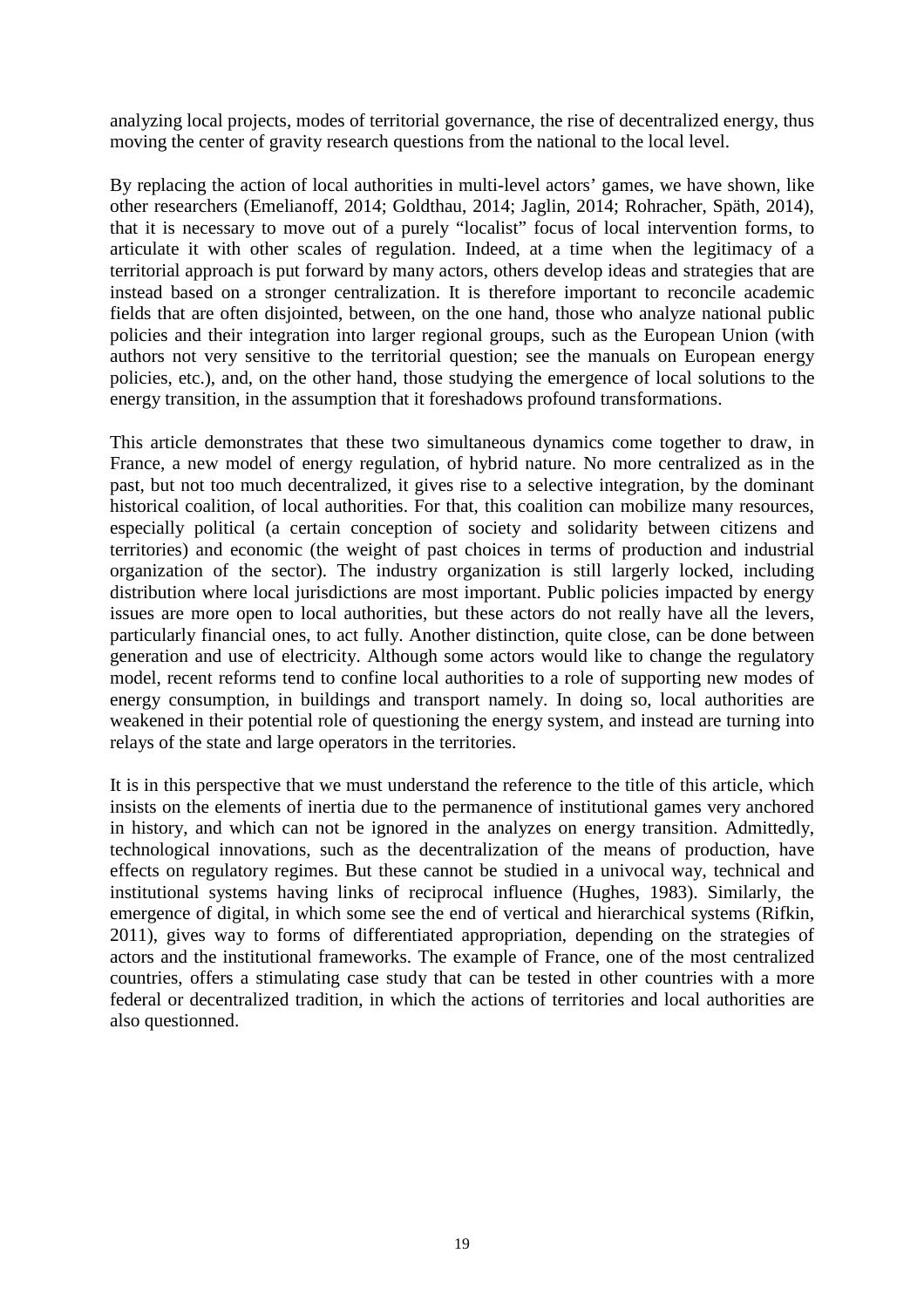### **References**

Becker S, Naumann M. Energy democracy: Mapping the debate on energy alternatives. Geography Compass 2017; 11, 8: 10.1111/gec3.12321.

Brouard S, Gougou, F, Guinaudeau I, Persico S. Un effet de campagne. Le déclin de l'opposition des Français au nucléaire en 2011-2012. Revue française de science politique 2013; 63, 6:1051-1079.

Bulkeley H. Cities and Climate Change. London: Routledge; 2013.

Coutard O, Rutherford J. The rise of post-networked cities in Europe? Recombining infrastructural, ecological and urban transformations in low carbon transitions. In: Bulkeley H, Castan Broto V, Hodson M, Marvin S, editors. Cities and Low Carbon Transitions. London: Routledge; 2011, p. 107-125.

Emelianoff C. Local Energy Transition and Multilevel Climate Governance: The Contrasted Experiences of Two Pioneer Cities (Hanover, Germany, and Växjö, Sweden). Urban Studies 2014; 51, 7: 1378-1393.

Energy Policy. Urban energy governance: local actions, capacities and politics. Special issue, 2015; 78.

Environment and Planning C. Sub-national government and pathways to sustainable energy. Special issue, 2017; 35, 7: 1139-1339.

Évrard A. Contre vents et marées. Politiques des énergies renouvelables en Europe. Paris: Presses de SciencesPo; 2013.

Frost RL. Alternating Currents: Nationalized Power in France, 1946–1970. Ithaca, N.Y.: Cornell University Press; 1991.

Gabillet P. Les entreprises locales de distribution à Grenoble et Metz : des outils de gouvernement énergétique urbain partiellement appropriés. PHD Thesis, University of Paris Est; 2015.

Goldthau A. Rethinking the governance of energy infrastructure: Scale, decentralization and polycentrism. Energy Research & Social Science 2014; 1: 134–140.

Hecht G. The Radiance of France: Nuclear Power and National Identity after World War II. Cambridge, Mass.: MIT Press; 1999.

Hughes TP. Networks of Power. Electrification in Western Society, 1880-1930. Baltimore: The John Hopkins University Press; 1983.

Jaglin S. Urban Energy Policies and the Governance of Multilevel Issues in Cape Town. Urban Studies 2014; 51, 7: 1394-1414.

Marsh D, Rhodes RAW. Policy Networks in British Government. Oxford: Clarendon Press; 1992.

Pautard E. Vers la sobriété électrique. Politiques de maîtrise des consommations et pratiques domestiques. PHD Thesis, University of Toulouse II-Le Mirail; 2009.

Pickvance C., Préteceille E. Introduction: the significance of local power in theory and practice. In: Pickvance C, Preteceille E editors. State restructuring and local power. A Comparative Perspective. London and New York: Pinter Publishers; 1991, p. 1-17.

Poupeau F.-M. Le service public à la française face aux pouvoirs locaux. Les métamorphoses de l'État jacobin. Paris: CNRS Éditions; 2004.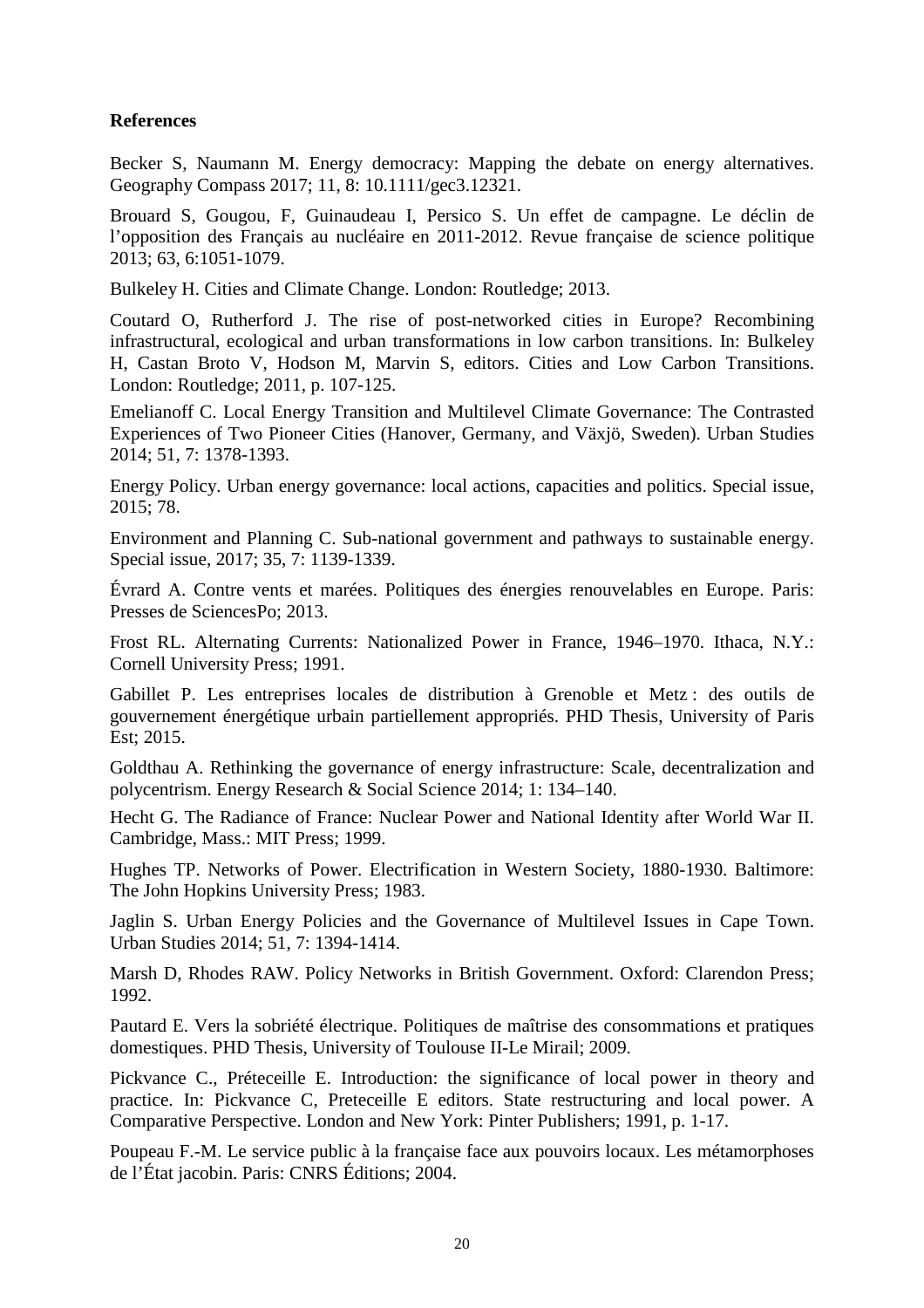Poupeau F.-M. La fabrique d'une solidarité territoriale. État et élus ruraux dans l'adoption d'une péréquation des tarifs de l'électricité en France. Revue française de science politique 2007; 57, 5: 599-628.

Poupeau F.-M. Quand l'État territorialise la politique énergétique. L'expérience des schémas régionaux du climat, de l'air et de l'énergie. Politiques et Management Public 2013; 30, 4: 443-472.

Poupeau F.-M. Central-Local Relations in French Energy Policy-Making: Towards a New Pattern of Territorial Governance. Environmental Policy and Governance 2014; 24, 3: 155- 168 (DOI : 10.1002/eet.1637).

Poupeau F.-M. Analyser la gouvernance multi-niveaux. Grenoble: PUG; 2017a.

Poupeau F.-M. L'électricité et les pouvoirs locaux en France (1880-1980). Une autre histoire du service public. Bruxelles: Éditions Peter Lang (collection « Histoire de l'énergie »); 2017b.

Pour mémoire. L'histoire des politiques de maîtrise de l'énergie en France. Special issue, 2015; 15: 2015.

Rhodes RAW. Beyond Westminster and Whitehall: The Sub-Central Governments of Britain. London Winchester, Massachusetts, USA: Unwin Hyman Allen & Unwin; 1988.

Rifkin J. The Third Industrial Revolution: How Lateral Power Is Transforming Energy, the Economy, and the World. London: Palgrave Macmillan; 2011.

Rohracher H, Späth P. The Interplay of Urban Energy Policy and Socio-technical Transitions: The Eco-cities of Graz and Freiburg in Retrospect. Urban Studies 2014; 51, 7: 1415-1431.

Simonnot P. Les Nucléocrates. Grenoble: Presses universitaires de Grenoble; 1978.

Stoker G., Intergovernmental Relations. Public Administration 1995; 73, 1: 101-122.

Thoenig JC. Territorial Politics. In: Rhodes RAW, Binder SA, Rockman BA, editors. The Oxford Handbook of Political Institutions. Oxford: Oxford University Press; 2006, p. 281- 302.

Topçu S. La France nucléaire. L'art de gouverner une technologie contestée. Paris: Seuil; 2013.

Urban Studies. Urban energy transitions: Places, processes and politics of socio-technical change. Special issue 2014; 51, 7.